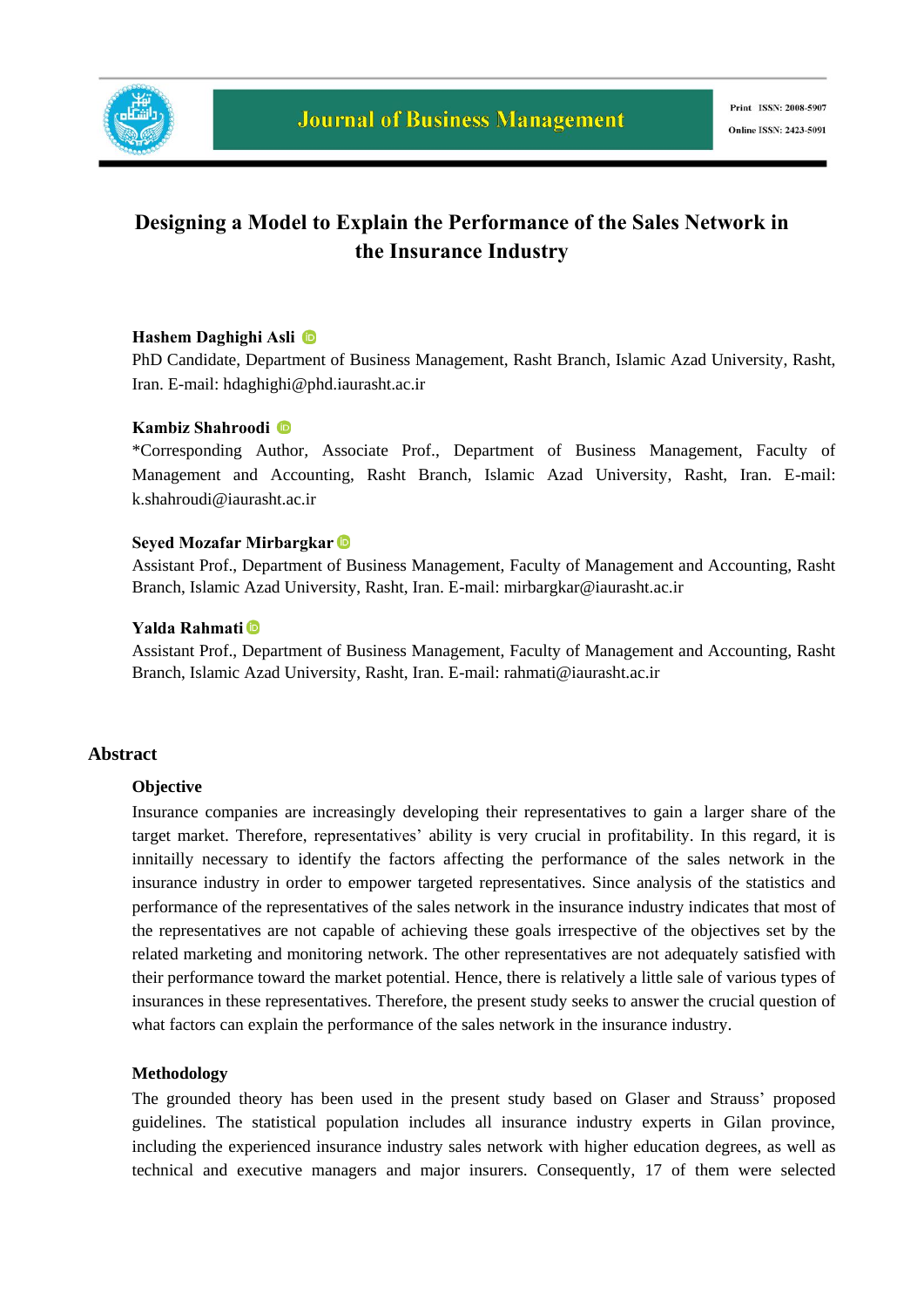considering the inclusion criteria (having at least a Master's degree and a work experience of at least 15 years in the insurance industry) using snowball sampling method as a purposeful method in qualitative research. After the interviews, theoretical saturation has been achieved.

#### **Findings**

The findings show that the factors affecting the performance of the sales network in the insurance industry include individual factors related to representatives (individual intrinsic characteristics and individual acquired characteristics), factors related to the representatives organization (organizational characteristics, customer relationship management, human resource characteristics, and marketing structure), insurance representatives' performance (their financial performance, service performance, and communication performance), factors related to insurance company (insurance company characteristics), factors related to the central insurance company (central insurance characteristics), environmental characteristics (economic, political, cultural, social, and legal factors), sales network performance in the insurance industry (representatives and brokers' performance), empowerment of sales network (economic growth and development of sales network, social development of sales network, cultural growth and development of sales network).

#### **Conclusion**

The proposed model reveals that causal conditions include: individual factors related to representatives and factors related to the representatives' organization. Besides, phenomenon-orentation include performance of insurance representatives; strategies include factors related to the central insurance; contextual factors include factors related to insurance company; and the intervening conditions include environmental factors that lead to these conditions. It leads to the development of sales network' performance in the insurance industry.

**Keywords:** Sales network, Insurance industry, Performance

**Citation:** Daghighi Asli, Hashem; Shahroodi, Kambiz; Mirbargkar, Seyed Mozafar and Rahmati, Yalda (2021). Designing a Model to Explain the Performance of the Sales Network in the Insurance Industry. *Journal of Business Management,* 13(2), 457-472. https://doi.org/10.22059/JIBM.2020.307573.3917 (*in Persian*)

------------------------------------------------------------ Journal of Business Management, 2021, Vol. 13, No.2, pp. 457-472

DOI: 10.22059/JIBM.2020.307573.3917

Received: October 03, 2020; Accepted: February 27, 2021

Article Type: Research-based

<sup>©</sup> Faculty of Management, University of Tehran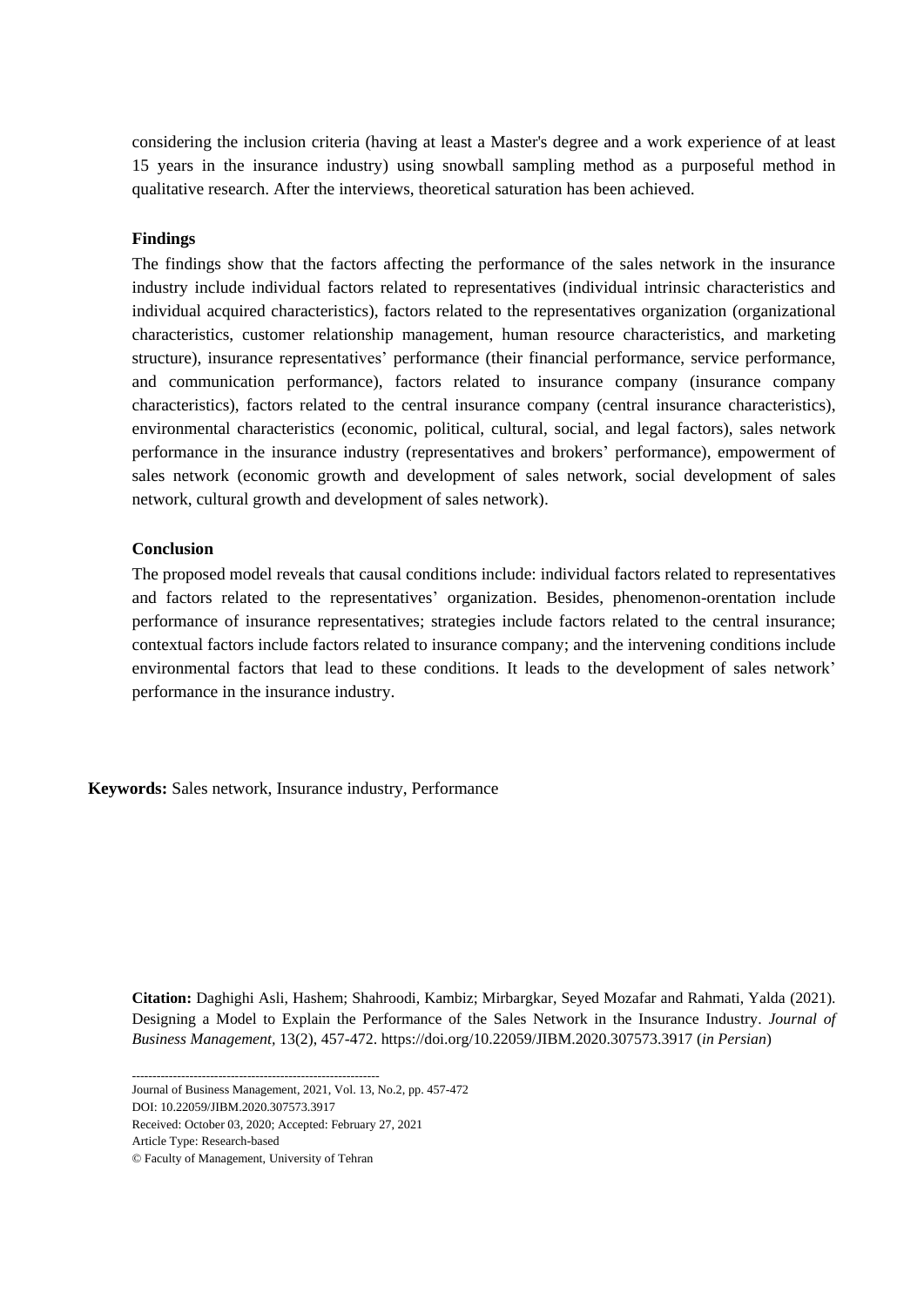

# **طراحي مدلي براي تبيين عملكرد شبكه فروش در صنعت بيمه**

مدريت بازر كانى

## **هاشم دقيقي اصلي**

دانشجوي دكتري، گروه مـديريت بازرگـاني، دانشـكده مـديريت و حسـابداري، واحـد رشـت، دانشـگاه آزاد اسـلامي، رشـت، ايـران. رايانامـه: hdaghighi@phd.iaurasht.ac.ir

## **كامبيز شاهرودي**

\* نويسنده مسئول، دانشيار، گروه مديريت بازرگاني، دانشكده مديريت و حسابداري، واحد رشت، دانشگاه آزاد اسـلامي، رشـت، ايـران. رايانامـه: k.shahroudi@iaurasht.ac.ir

## **سيد مظفر ميربرگ كار**

اســتاديار، گــروه مــديريت بازرگــاني، دانشــكده مــديريت و حســابداري، واحــد رشــت، دانشــگاه آزاد اســلامي، رشــت، ايــران. رايانامــه: mirbargkar@iaurasht.ac.ir

## **يلدا رحمتي**

اســتاديار، گــروه مــديريت بازرگــاني، دانشــكده مــديريت و حســابداري، واحــد رشــت، دانشــگاه آزاد اســلامي، رشــت، ايــران. رايانامــه: rahmati@iaurasht.ac.ir

## **چكيده**

**هدف:** پژوهش حاضر با هدف طراحي مدل تبيين عملكرد شبكه فروش در صنعت بيمه انجام شده است.

**روش:** اين پژوهش با استفاده از نظريه دادهبنياد و بر اساس گامهاي پيشنهادي گليزر و استراوس به اجرا درآمده است. جامعـه آمـاري آن، كليه خبرگان صنعت بيمه در استان گيلان، اعم از شبكه فروش صنعت بيمه و مديران فني و ستادي و بيمهگذاران عمـده را دربرمـيگيـرد. بهمنظور انتخاب نمونه آماري با استفاده از روش گلوله برفي، بهعنوان روشي هدفمند در بين روشهاي نمونهگيـري پـژوهشهـاي كيفـي، 17 نفر از جامعه آماري با در نظر گرفتن شرطهاي حداقل مدرك كارشناسي ارشد و سابقه كار حداقل 15 سال در صنعت بيمه انتخاب و بـا آنها مصاحبه شد. پس از برگزاري مصاحبهها، كفايت نظري بهدست آمد.

**يافتهها:** بر اساس يافتهها، عوامل مؤثر بر تبيين عملكرد شبكه فروش در صنعت بيمه عبارتاند از: عوامل فـردي مربـوط بـه نماينـدگان (ويژگيهاي ذاتي فردي و ويژگيهاي اكتسابي فردي)، عوامل مربوط به تشكيلات نمايندگان (ويژگيهاي تشكيلاتي، مـديريت ارتبـاط بـا مشتري، ويژگيهاي منابع انساني و ساختار بازاريابي)، عملكرد نماينده بيمه (عملكرد مالي نماينـده، عملكـرد خـدماتي نماينـده و عملكـرد ارتباطي نماينده)، عوامل مربوط به شركت بيمهگر (ويژگيهاي شركت بيمهگر) عوامل مربوط به بيمه مركزي (ويژگيهاي بيمـه مركـزي)، ويژگيهاي محيطي (عوامل اقتصادي، عوامل سياسي، عوامل فرهنگي، عوامل اجتماعي و عوامل قانوني)، عملكرد شبكه فروش در صـنعت بيمه (عملكرد نمايندگان يا كارگزاران) و توانمندسازي شبكه فروش (رشد و توسعه اقتصادي شبكه فروش، رشد و توسـعه اجتمـاعي شـبكه فروش و رشد و توسعه فرهنگي شبكه فروش).

**نتيجهگيري:** بر اساس مدل ارائهشده، شرايط علي شامل عوامل فردي مربوط به نمايندگان و عوامـل مربـوط بـه تشـكيلات نماينـدگان؛ پديده محوري شامل عملكرد نماينده بيمه؛ راهبردها شامل عوامل مربوط به بيمه مركزي؛ زمينه شامل عوامل مربوط به شركت بيمـهگـر و شرايط مداخلهگر شامل عوامل محيطي هستند كه به شرايط و نتايج و در واقع، عملكرد شبكه فروش در صنعت بيمه منجر ميشوند.

### **كليدواژهها:** شبكه فروش، صنعت بيمه، عملكرد

----------------------------------------

**استناد:** دقيقي اصلي، هاشم؛ شاهرودي، كامبيز؛ ميربرگ كار، سيد مظفر و رحمتي، يلدا (1400). طراحي مدلي براي تبيين عملكرد شـبكه فروش در صنعت بيمه. مديريت بازرگاني، 13(2)، -457 .472

> مديريت بازرگاني، ١۴٠٠، دوره ١٣، شماره ٢، صص. ۴۵۷- ۴۷۲ DOI: 10.22059/JIBM.2020.307573.3917 دريافت: ،1399/07/12 پذيرش: 1399/12/09 نوع مقاله: علمي پژوهشي © دانشكده مديريت دانشگاه تهران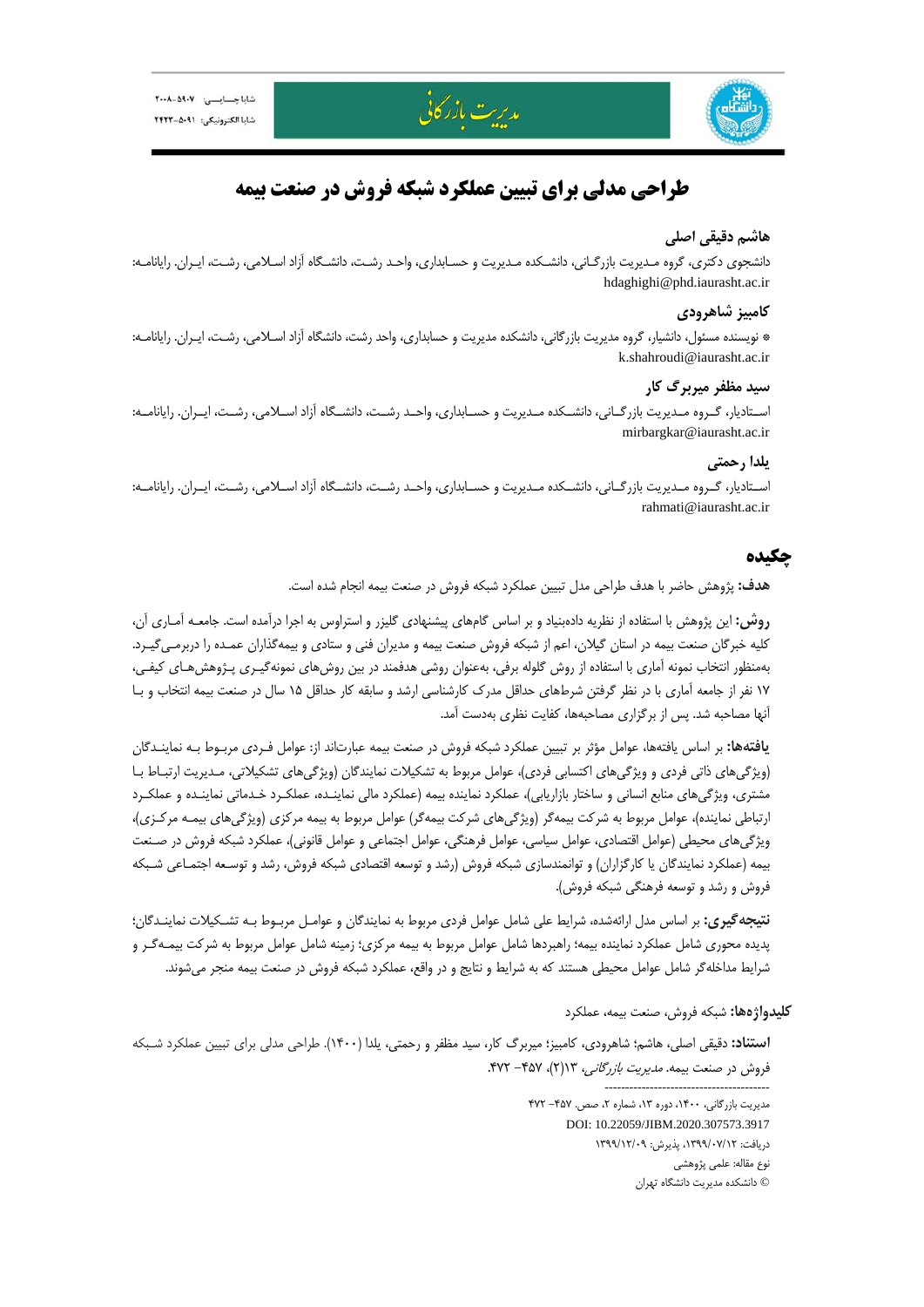## **<sup>1</sup> مقدمه**

امروزه، صنايع خدماتي در توسعه اقتصادي كشورها نقش اساسي و مهمي دارند و در اين ميـان، نقـش و اهميـت جايگـاه صنعت بيمه بر هيچكس پوشيده نيست (صبور ابواني و خاشعي، 1398). اهميت اين صنعت از آنجـا بيشـتر مـيشـود كـه ميتوان آن را بهعنوان يكي از نهادهاي عمده اقتصادي معرفي كرده و بهواسطه نقش پشتيباني كه براي ساير صنايع ايفا ميكند، بهعنوان يكي از نمادهاي توسعهيافتگي كشورها نيز ارائه كرد. صـنعت بيمـه، بـراي سـاير نهادهـاي اقتصـادي و خانوارها، يكي از نهادهاي اقتصادي مهم و يكي از نهادهاي قوي پشتيباني تلقي ميشود (اسعدي و هدايتي، 1398)، زيـرا با توجه به ماهيتي كه دارد، با پوشش خسارتهاي برآمده از فعاليتهاي اقتصادي و توسـعهاي جامعـه، موجـب حركــت سريع توسعه در جامعه ميشود (اسماعيلپور و قاسم نژاد، 1397). از اين رو، صنعت بيمه بر آن است تـا بـهمنظـور اينكـه بتواند در جامعه از عهده اين نقش خطير بر آيد، همچون ساير بنگاههاي اقتصادي، با جذب و نگهداري مشـتري و ايجـاد شبكههای فروش توانمند، بهدنبال بقا، كسب سود يا حتی توسعه باشد (هانگ، ومر، ژو، پوسـتما و چـن<sup>۲</sup>، ۲۰۱۶). ايـن در حالي است كه گزارشهاي ساليانه بيمه مركزي جمهوري اسلامي ايران، بهعنوان نهاد ناظر بـر صــنعت بيمــه، بيــانگر سـير نزولـي سودآوري صنعت بيمه است و پژوهشها، عمدهترين دليل آن را پايين بـودن ضـريب نفـوذ بيمـه در ايـران معرفي كردهاند كه از علل مختلف از جمله فرهنگ عامه مردم و اعتقاد نداشتن آنها به بيمه تا ضعف شركتهاي بيمـه در افزايش اين ضريب، ناشي ميشود. از اين رو، امروزه توانمندسازي، يكي از ابزارهـاي سـودمند ارتقـاي كيفـي كاركنـان و همچنين نمايندگان فروش صنعت بيمه و افزايش اثربخشي سازماني تلقي ميشود. پژوهشها نشان ميدهند كه بهطـور باورنكردني در دهه گذشته، تأثير توانمندسازي بر سازمانها شايان توجه بوده و پژوهشـگران و دانشـمندان بـه آن اشـاره كردهاند (وگتلين ً، ٢٠١۵). صنعت بيمه نيز از جمله صنايعي است كه به اين موضـوع توجـه داشـته اسـت (مسـكين نـواز، قرياني، نيليپور طباطبايي و نيرومند، 1396). نظـام فـروش و بازاريـابي بيمـه از تمـامي افـراد اجرايـي، نيـروي سـتادي، زيرساختها، نرمافزارها و سختافزارهايي تشكيل يافته كه ميبايست بنا بر يك برنامهريزي هدفمند و بر پايه مهارتهاي بازاريابي و فروش، مديريت شوند (شافعي، احمدي و فتحي، 1399).

شركتهاي بيمه براي كسب سهم بيشتر از بازار هدف، نمايندگيهاي خود را بهطور فزايندهاي افزايش مـيدهنـد، از اين رو، سطح توانمندي نمايندگي ها در سودآوري، بسيار تعيين كننده است (مسكين نواز و همكاران، 1۳۹۶). در اين راستا، پيش از هر چيز نياز است تا عوامل مؤثر بر تبيين عملكرد شبكه فروش در صنعت بيمه شناسايي شوند تا نمايندگان بهطور هدفمند توانمندسازي شوند، زيرا، بررسي آمار و عملكرد نمايندگان شبكه فروش صنعت بيمه نشان ميدهد كه تقريباً اكثر نمايندگان با توجه به اهداف مشخصشده از سوي واحد بازاريابي و نظارت بر شبكه فروش بيمه، نميتوانند به اين اهداف كمي دستيابي پيدا كنند. عملكرد بخش ديگري از نمايندگان نيز در خصوص پتانسيل بازار، آنطور كه بايد رضايتبخـش نيست، بنابراين، فروش انواع بيمهنامههاي اين نمايندگان بسيار پايين يا بهنسبت پايين است. از اين رو، پژوهش حاضر در پي پاسخ به اين پرسش اصلي است كه عوامل تبيين كننده عملكرد شبكه فروش در صنعت بيمه كداماند؟

ــــــــــــــــــــــــــــــــــــــــــــــــــــــــــــــــــــــــــــــــــــــــــــــــــــــــــــــــــــــــــــــــــــ

<sup>.1</sup> اين مقاله، مستخرج از رسالهاي است كه با همكاري و حمايت پژوهشكدة بيمه انجام پذيرفته است.

<sup>2.</sup> Huang, Vemer, Zhu, Postma & Chen

<sup>3.</sup> Voegtlin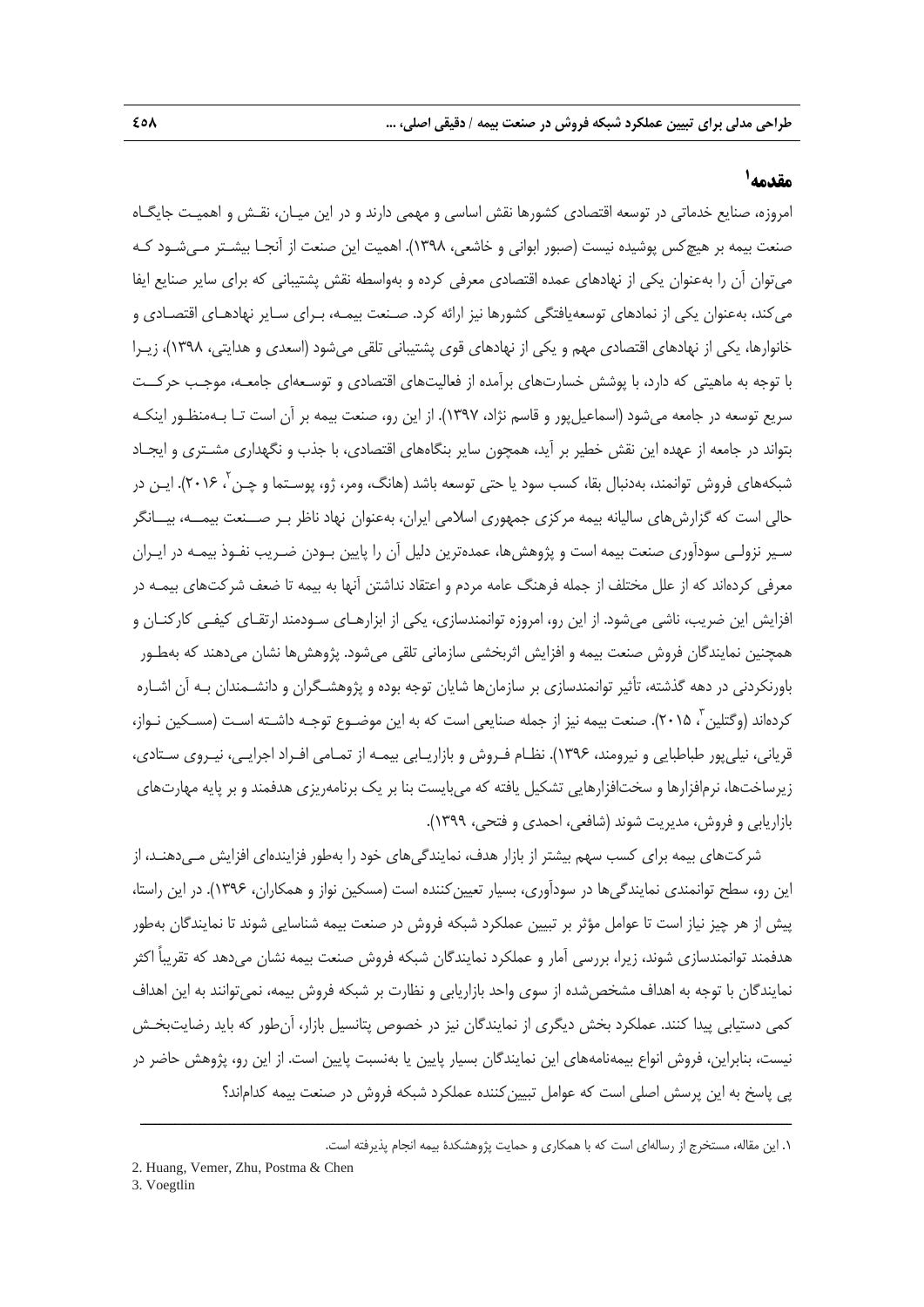## **مباني نظري و پيشينه پژوهش**

شركتهاي بيمه در بسياري از كشورهاي جهان، از جمله ايران، از نهادهاي پويا و مهم به حساب ميآيند و بهعنوان يـك بخش خدماتي، در اقتصاد كشورها نقش جبرانكننده و محافظتي دارند، بهگونهاي كه عمليات موفقيتآميز آنها، انگيـزه و محركي براي صنايع ديگر و توسعه اقتصاد كشور ميشود. موجوديت شركتهاي بيمه و رشد آنها براي ايفاي هر چه بهتر نقش خود در صحنه اقتصادي هر كشور، تا حد زيادي به عملكـرد شـبكه فـروش بسـتگي دارد (تركسـتاني، منصـوري و تقيزاده، 1395). از سوي ديگر، تغيير و تحولات صنعت بيمه طـي سـالهـاي اخيـر، همچـون اعطـاي مجـوز تأسـيس شركتهاي خصوصي بيمه، واگذاري بيمههاي دولتي به بخش خصوصي و امكـان ورود شـركتهـاي بيمـه خـارجي بـه افزايش رقابت در بازار بيمه منجر شده است. افزون بر محيط رقابتي قوي، مشتريان در خصوص رقبا و محصـولات آنهـا، هر روز آگاهي بيشتري پيدا ميكنند، در نتيجه گزينههاي مختلفي پيش رو دارند (رضواني، داوري و افراسيابي، 1397).

يكي از عوامل تأثيرگذار در موفقيت صنعت بيمه، شبكه فروش است كه با توجه بـه ويژگـيهـاي خـاص بازاريـابي خدمات، اهميت اين موضوع دوچندان است، جايي كه نيروهاي فروش كه در اين صنعت عنوان نماينده يا كارگزار به آنهـا اطلاق ميشود در تماس با مشتري قرار گرفته و بايد وظـايف متعـددي انجـام دهنـد. در اغلـب سـازمانهـاي خـدماتي، فروشندگان، آشكارترين نمايندگان شركت هستند. شايد توانايي فروشنده در تـأثير بـر وفـاداري و وابسـتگي مشـتري بـه سازمان خدماتي كه فروشنده جزئي از آن است، بهوسيله رفتار خود هنگام خدمات مالي تعيين شود (زارعي، سـياه سـراني كجوري، 1394). بر اساس قانون بيمهگري، شركتهاي بيمه، نمايندگيها، بازاريابان آنها و كارگزاران رسمي بيمه همگي به يك مفهوم فقط با كاركردهاي قانوني متفاوت بهعنوان شبكه فروش، مسـئول عرضـه خـدمات بيمـه بـه اشـخاص و بخشهاي مختلف اقتصادي هستند. اين شبكه، بهمنزله بازوي اجرايي شركت بيمه در حوزه تبليغات، بازاريابي و فـروش، در تحقق اهداف شركت و صنعت بيمه نقش مهمي ايفا ميكند. ناكارآمدي يا عملكرد نامناسب ايـن بخـش بـه از دسـت رفتن بازار بيمه در رشتههاي مختلف، اختلال در فرهنگ بيمهپذيري جامعه و در نتيجه توسعه نيافتن ايـن صـنعت منجـر خواهد شد (عاملي، 1393). اهميت و نقش شبكه فروش در صنعت بيمه بر كسي پوشيده نيست، تا جايي كه ميتوان آنها را سربازان خط مقدم دانست كه بقاي ساير حلقههاي زنجيره ارزش اين صنعت با توانايي و شايسـتگي آنهـا گـره خـورده است. از سويي ديگر، آمارها نشان ميدهند كه تعداد 29 شركت بيمه، 32942 نماينده بيمه و 501 كارگزار بيمه در كشـور فعاليت دارند (سالنامه آماري صنعت بيمه، :1392 408) كه اين موضوع اهميت بيشتر شبكه فروش را در موفقيت صـنعت بيمه متذكر ميشود.

طي چند دهه اخير در ايران، به افزايش ضريب نفوذ بيمه توجه شده است. بهطور قطع، مجموعهاي از عوامـل بـراي افزايش اين شاخص دخيل هستند، اما در اين ميان نقش نمايندگان بهعنوان بازوهاي اجرايي شركتهاي بيمـه و كسـاني كه در خط مقدم فروش و در تعامل با مشتري هستند، بسيار حائز اهميت است. به همين علت جذب نيروي فروش مناسب همواره از دغدغههاي اصلي صنعت بيمه و بهتبع آن، شركتهاي بيمـه بـوده اسـت. بـر اسـاس پـژوهشهـاي پيشـين، خصوصيتهاي فردي نيروي فروش كه شامل ويژگيهايي نظير انگيزه فرد، خودارزيابي، توانايي مديريت روابط و كـارايي است، در پيشبرد اهداف شركتها از اهميت شايان توجهي برخوردار هستند (نوري و اكبري، 1398).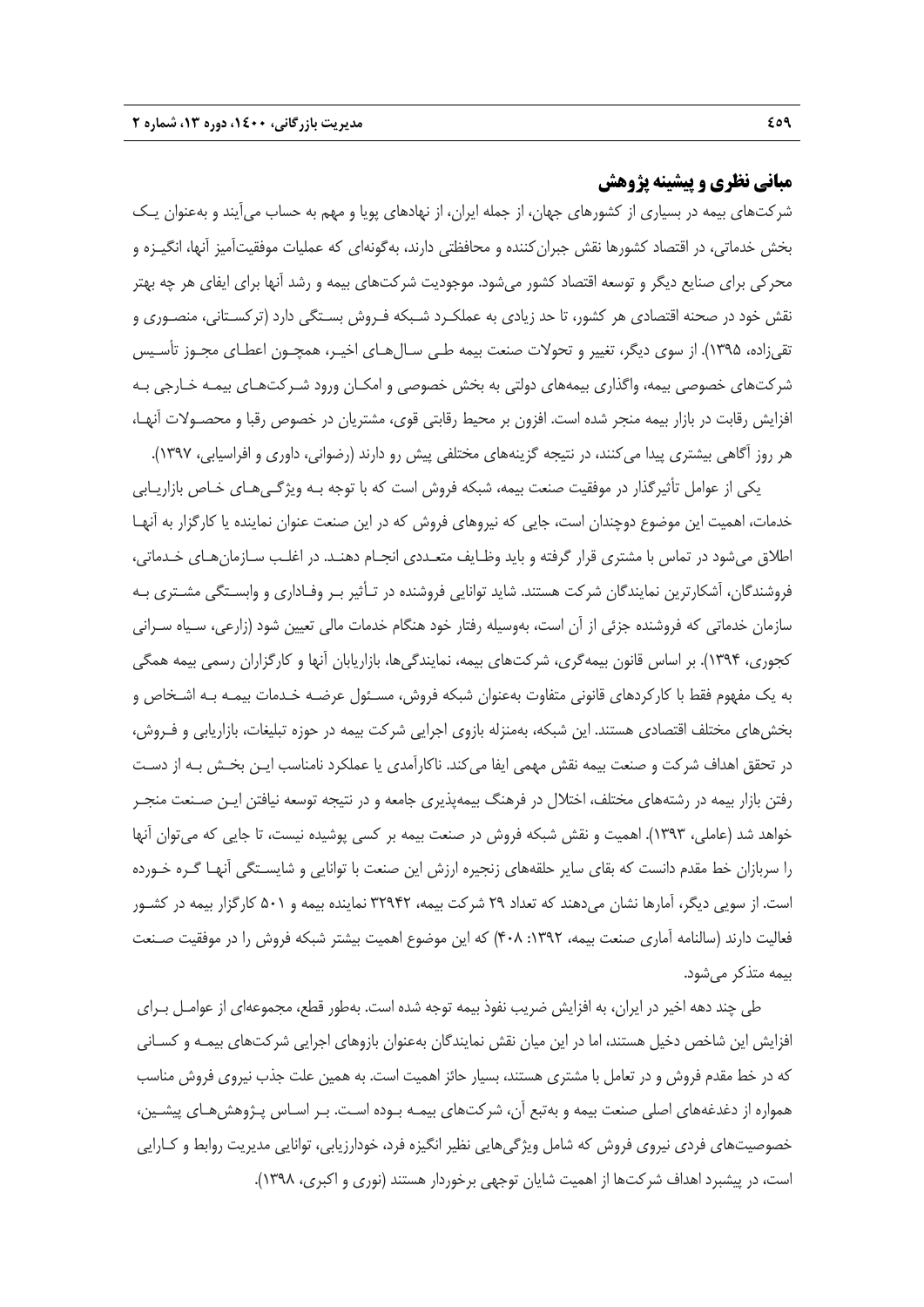عوامل فردي نيز از متغيرهاي تأثيرگذار بر توانمندسازي شبكه فروش بيمه است. دينچر، يوكسـل و مـارتينز ` (٢٠١٩)، رابطه بين سطح تحصيلات كاركنان بانكها را بر ميزان سودآوري آنها بررسي كردند. آنها اطلاعات مربوط به 15 بانك فعال در كشور تركيه را طي سالهاي 2002 تا 2006 بررسي كردند كه نتايج، وجود رابطه بين تحصـيلات كاركنـان و سـودآوري بانك را تأييد ميكرد. اين نتايج نشان ميدهنـد كـه بانـكهـاي تركيـهاي مـيبايسـت هنگـام جـذب كاركنـان بـر جـذب فارغالتحصيلان در مقاطع كارشناسي ارشد و دكترا تمركز بيشتري داشته باشند. دليل اصلي اين موضوع، اين اسـت كـه ايـن دسته از كاركنان بهواسطه مهارتهاي كسبشده طي دوران تحصيل در دانشگاه توانمندتر از ساير افراد عمل ميكنند. نكتـه مهم ديگر اين است كه بانكها به صرف هزينه زياد بهمنظور افزايش سطح توانمندي كاركنان در محيط كـار ملـزم نيسـتند، زيرا اين دسته از كاركنان توانمنديهاي مورد نياز را از قبل در دوران دانشگاه كسب كردهاند. بنابراين، بانكها بايد بر سياست پرداخت حقوق خود تمركز كنند تا بتوانند فارغالتحصيلان دانشگاهي در مقاطع بالا را جذب كنند (دينچر و همكاران، 2019).

| جدوں حارضه خواہن موثر پر حملترد سببت ترونیں                                                         |                                     |  |  |  |
|-----------------------------------------------------------------------------------------------------|-------------------------------------|--|--|--|
| عوامل مؤثر                                                                                          | پژوهشگر /پژوهشگران                  |  |  |  |
| تأثیر فناوری بیمه بر خلق ارزش در سطح شرکت ــ ورود واسطههای دیجیتال                                  | استوكلى ٢٠١٨)                       |  |  |  |
| سیاست دولت و عوامل صندوق                                                                            | نگوينو ورثينگتون (٢٠١٨)             |  |  |  |
| اعضای تیم درست و شایسته                                                                             | گرت و گوپالاکریشنا ٔ (۲۰۱۷)         |  |  |  |
| گرایشهای جدید در رقابت و تثبیت                                                                      | آلتونتاس و بروچ ۲۰۱۷)               |  |  |  |
| دانش مالی و همکاری                                                                                  | شن، هو و تزنگ <sup>ء</sup> ُ (٢٠١٧) |  |  |  |
| راهبردهای فروش، شرکتهای بیمه و عملکرد (رضایت مشتری و بازگشت سرمایه)                                 | معروفي، اردلان وتبرزدي (٢٠١٧)       |  |  |  |
| راهبردهای انگیزشی، انگیزه ذاتی و انگیزه بیرونی                                                      | اونيانگو ٢٠١٧)                      |  |  |  |
| رضایت مشتری و ارزش درکشده، اعتمـاد، کیفیـت درکشـده و همـدلی و تعهـد مشـتری بـه<br>تأمين كننده خدمات | انصاری و ریاسی^ (۲۰۱۶)              |  |  |  |
| سبکهای تفکر، سبک تفکر قضایی، ابهام و دانش سازمانی و صنعت و دانش سازمانی                             | گروزاو، لوکانتر و هولت ٢٠١۶)        |  |  |  |
| اندازه شرکت، نقدینگی و تورم                                                                         | داره (۲۰۱۶)                         |  |  |  |
| ارائه محصول، بلوغ نسبی، تجربه و گرایشهای در حال تغییر در بازار بیمه                                 | ویجارانتی و رامسای `` (۲۰۱۶)        |  |  |  |
| حفظ مشاوران برنامهريزي مالي                                                                         | دیسای" (۲۰۱۶)                       |  |  |  |
| شاخصهای اقتصادی استاندارد و ساختار و عملکرد بازارهای بیمه                                           | کلین " (۲۰۱۵)                       |  |  |  |

ــــــــــــــــــــــــــــــــــــــــــــــــــــــــــــــــــــــــــــــــــــــــــــــــــــــــــــــــــــــــــــــــــــ

**جدول .1 خلاصه عوامل مؤثر بر عملكرد شبكه فروش** 

1. Dinçer, Yüks & Martinez

- 2. Stoeckli
- 3. Nguyen & Worthington
- 4. Garrett & Gopalakrishna
- 5. Altuntas & Rauch
- 6. Shen, Hu & Tzeng
- 7. Onyango
- 8. Ansari & Riasi
- 9. Groza, Locander & Howlett
- 10. Wijayanti & Ramsay
- 11. Desai
- 12. Klein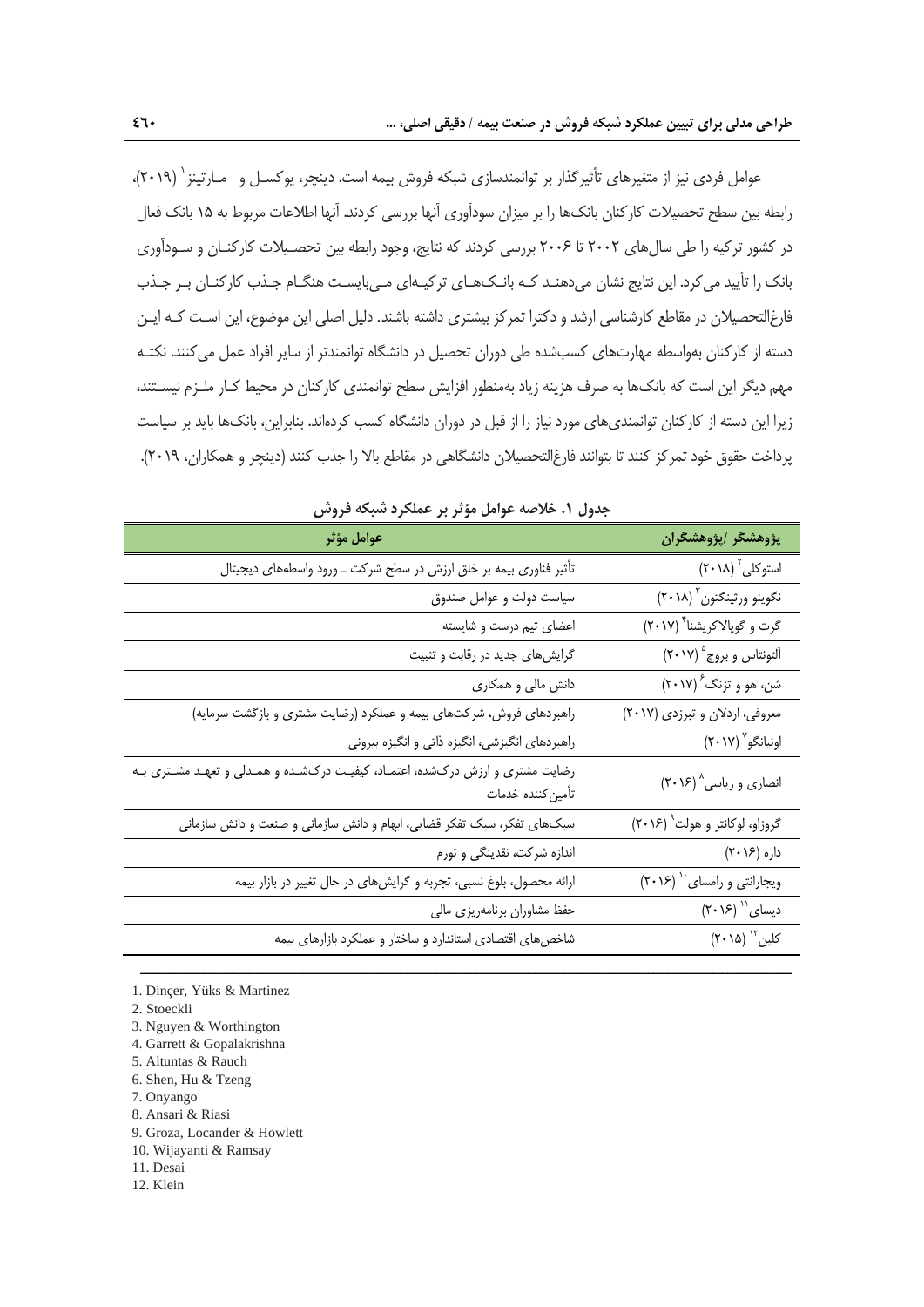| عوامل مؤثر                                                                     | پژوهشگر ⁄پژوهشگران                                       |  |
|--------------------------------------------------------------------------------|----------------------------------------------------------|--|
| رفتارهای خود نظارتی، خودکارآمدی و خودکارآمدی و عملکرد فروشنده                  | پاناگوپولوس و اوگلوی` (۲۰۱۵)                             |  |
| بعد رفتاری، مقیاسهای عینی و ذهنی ارزیابی در بخش فروش                           | کساری (۲۰۱۴)                                             |  |
| توانمندسازي منابع انساني سازمان                                                | کارگر، رحمتی و سبزی (۲۰۱۴)                               |  |
| تأثير كارآمدي هزينه، تأثير فناوري، تأثير خروجي، تأثير قيمت و تأثير محيطي       | یاساوارنگ، آساواداچانکوم و یایساوانگ <sup>۲</sup> (۲۰۱۴) |  |
| اهرمبندي، نقدينگي، اندازه و شاخص توانايي مديريت                                | المجالي و المارو و السوب " (٢٠١٢)                        |  |
| عوامل أموزشي و سازماني                                                         | بازکوئست، رودوم و وارهام ۲۰۰۹)                           |  |
| فرایندهای مدیریت دانش                                                          | حداد اسکویی (۱۳۹۶)                                       |  |
| عوامل خارج از صنعت بیمه و برونسازمانی                                          | محمدی (۱۳۹۶)                                             |  |
| بعد روانشناختی مدل توانمندسازی توماس و ولتهاوس، بعد مهارتی و بعد سازمانی       | تقوی بافقی و ضرابی زاده (۱۳۹۶)                           |  |
| احساس مؤثر بودن، اعتمادبهنفس، شایستگی، خوداثربخشی و معنادار بودن               | مسکیننواز و همکاران (۱۳۹۶)                               |  |
| عوامل عملیاتی، مالی، توانایی ایفای تعهدها، مشتریمداری و دسترسی مشتریان به      | صفری، مرادی دولیسکانی و رئیسی قربان                      |  |
| خدمات                                                                          | أبادي (۱۳۹۶)                                             |  |
| حفظ مشتری، افزایش و پردازش دانش رسمی                                           | حسینی فرد و اسدی (۱۳۹۶)                                  |  |
| امنيت شغلى                                                                     | هیکلی و قادرزاده (۱۳۹۶)                                  |  |
| ایجاد و برقراری سیاستهای تشـویقی بـرای نماینـدگیهـای فعـال، نظـارت مسـتمر و    |                                                          |  |
| راهبردی بر عملکرد نمایندگیها، هدایت صحیح نمایندگیها در راسـتای فـروش بهتـر و   | مجیدی و همکاران (۱۳۹۵)                                   |  |
| بیشتر، شیوه مناسب جذب و نگهداری نمایندگیها، درک درست مـدیران از بـازار بیمـه و |                                                          |  |
| شبکه فروش و ساختار مناسب اداری مرتبط با شبکه فروش کارآمد                       |                                                          |  |
| ارزش دوره عمر مشتری، مشتری گرایی، ویژگیهای نقش و درجه انطباق پذیری             | اکبری، آل طه، فرخنده و پوررجبی (۱۳۹۵)                    |  |
| روشهاى مذاكره تأثيركذار                                                        | عباسی موصلو، سارنج، تهرانی و ندیری (۱۳۹۵)                |  |
| كارايي فني                                                                     | گازری نیشابوری و خلیلی دامغانی (۱۳۹۴)                    |  |
| مهارتهای فروش شامل مهارتهای بین فردی، مهارتهای بازاریابی و مهارتهای فنی        | اسدی قله نی و دانایی (۱۳۹۴)                              |  |
| مشتری گرایی، فروش گرایی و مهارتهای فروش                                        | کفاشپور، مرتضوی و مهرافروز (١٣٩٢)                        |  |
| رشد و یادگیری و معیارهای مالی، فرایندهای داخلی و مشتری                         | رضائی و احمدی (۱۳۹۱)                                     |  |
| نقش میانجی رضایت شغلی در ارتباط بین بازاریابی داخلی و مشتری مداری              | عباسی و صالحی (١٣٩٠)                                     |  |
| زیرساختهای لازم برای اجرایی کردن استفاده از تکنولوژی                           | اسفیدانی و همکاران (١٣٩٠)                                |  |
| مهارت مدیر نمایندگی و درجه نمایندگی و ستانده مربوطه                            | دقیقی اصلی (۱۳۹۰)                                        |  |
| شاخصهای تعالی سازمانی                                                          | خاتمي فيروزآبادي (١٣٩٠)                                  |  |

ــــــــــــــــــــــــــــــــــــــــــــــــــــــــــــــــــــــــــــــــــــــــــــــــــــــــــــــــــــــــــــــــــــ

**ادامة جدول .1 خلاصه عوامل مؤثر بر عملكرد شبكه فروش** 

1. Panagopoulos & Ogilvie

- 2. Yaisawarng, Asavadachanukorn & Yaisawarng
- 3. Almajali, Alamro & Al-Soub

4. Busquets, Rodon & Wareham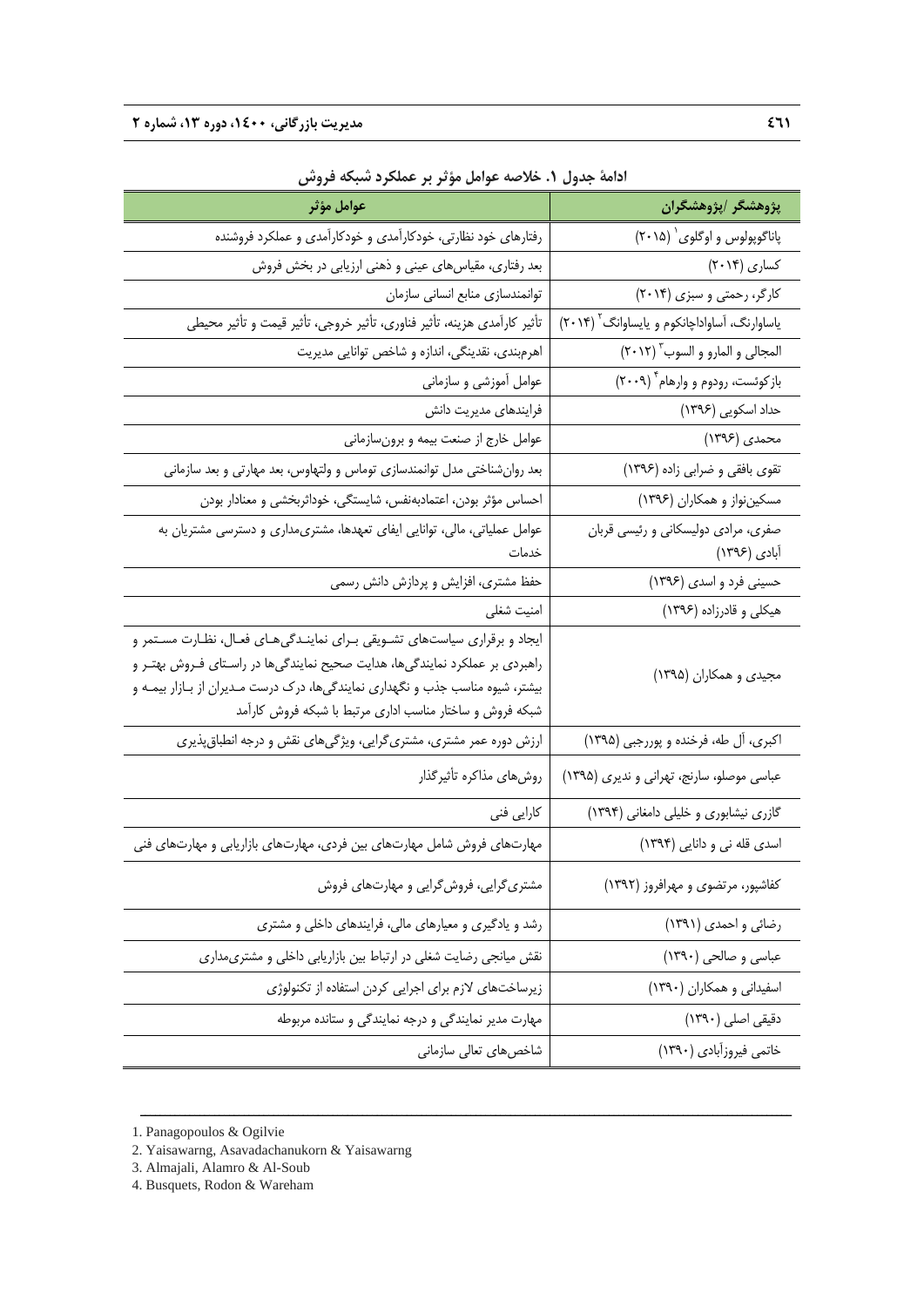## **روش پژوهش**

در پژوهش حاضر، در بخش كيفي از نظريه دادهبنياد بهره گرفته شده كه بر اساس گامهاي پيشنهادي گليزر و اسـتراوس اجرا شده است. جامعه آماري شامل كليه خبرگان صنعت بيمه در استان گيلان، اعم از شبكه فروش صـنعت بيمـه، داراي تجربه و تحصيلات عاليه و مديران فني و ستادي و بيمهگذاران عمده است كه در اين ميـان 17 نفـر از آنـان بـا در نظـر گرفتن شرطهاي داشتن حداقل مدرك كارشناسي ارشد و سابقه كار حداقل 15 سال در صـنعت بيمـه و بـه روش گلولـه برفي بهعنوان روشي هدفمند در نمونهگيري پژوهشهاي كيفي بهعنوان نمونه آماري براي مصاحبه انتخاب شدند كـه از آنان براي مصاحبه تخصصـي بهـره گرفتـه شـده و بـه كفايـت نظـري رسـيده اسـت. مصـاحبه از طريـق پرسـشنامـه نيمهساختاريافته در قالب پنج پرسش انجام شده است، بهطوري كه پرسشها بهصورت مشابهي از خبرگان پرسـيده شـده است، اما آنها آزاد بودهاند به هر طريقي كه مايل هستند، پاسخ دهنـد. پرسـشهـاي پرسـشنامـه بـر اسـاس متغيرهـاي شناساييشده در ادبيات پژوهش تنظيم شدند و روايي محتواي آنها از طريق اساتيد خبره دانشگاهي بهلحاظ شاخصهـاي قابليت اعتبار يا باورپذيري، قابليت انتقال يا انتقالپذيري، قابليت تأييد يا تأييدپذيري و اطمينانپذيري بررسي شده اسـت. در نهايت، مسئوليت رمزگرداني پاسخها و طبقهبندي آنها بر عهده پژوهشگر بوده است.

بهمنظور تجزيه و تحليل مصاحبهها از نرمافزار مكس كيودا<sup>٬</sup>، بهـره گرفتـه شـده اسـت، بـدين صـورت كـه ابتدا به «كدگذاري باز» هر مصاحبه اقدام شد، سپس كدهاي استخراجشده ذيل طبقههاي «مفاهيم» كه در مقايسه با كدهاي باز معانى كلىتر و انتزاعىتري دارند، دستهبندي شـده و هر يـك از اين مفاهيم ذيل گروههاي بـزرگتـر (انتزاعىتر) به نام «مقولهها» جاي داده شده اسـت. بنابراين، پس از مفهومسازي كدهاي باز، مقولهبندي مفاهيم استخراجشده انجـام شـده است. شايان ذكر است، با توجه به رويه اتخاذشده در روش پژوهش دادهبنياد، طبقههاي يادشده مفاهيم و مقولهها بهمرور و با افزايش تعداد مصاحبهها و مقايسه «و سنجش مستمرّ» يافتههاي قبلى، شكل منسجمتر و كاملتري به خود گرفتـــه است. در نهايت، در سومين مرحله از كدگذاري، كدگذاري گزينشي انجام شده است. در اين مرحله، پژوهشگر بـه تكـوين نظريهاي در ميان مقولههاي بهدستآمده در الگوي كدگذاري محوري پرداخته شد كه به ارائه مدل منجر شده است.

## **يافتههاي پژوهش**

در اين بخش، تجميع مراحل كدگذاري باز، كدگذاري محوري و كدگذاري گزينشي حاصل تحليل مصاحبهها (مراحل 5 و 6 نظريه دادهبنياد) در جدول 2 نشان داده شده است.

شايان ذكر است، از آنجا كه هدف پژوهش حاضر تبيين عملكرد شبكه فـروش بـوده و تمركـز بـر شـركت خاصـي مدنظر پژوهشگر نبوده است، با توجه به يكسان بودن ماهيت عملكرد و فعاليت نمايندگان و كـارگزاران (تفـاوت فقـط در حيطه قانوني اختيارات است و نه در عملكرد و فعاليت) در كدگذاريها فقط از كلمه نماينده استفاده شده كه منظور همان نماينده يا كارگزار بوده است.

ــــــــــــــــــــــــــــــــــــــــــــــــــــــــــــــــــــــــــــــــــــــــــــــــــــــــــــــــــــــــــــــــــــ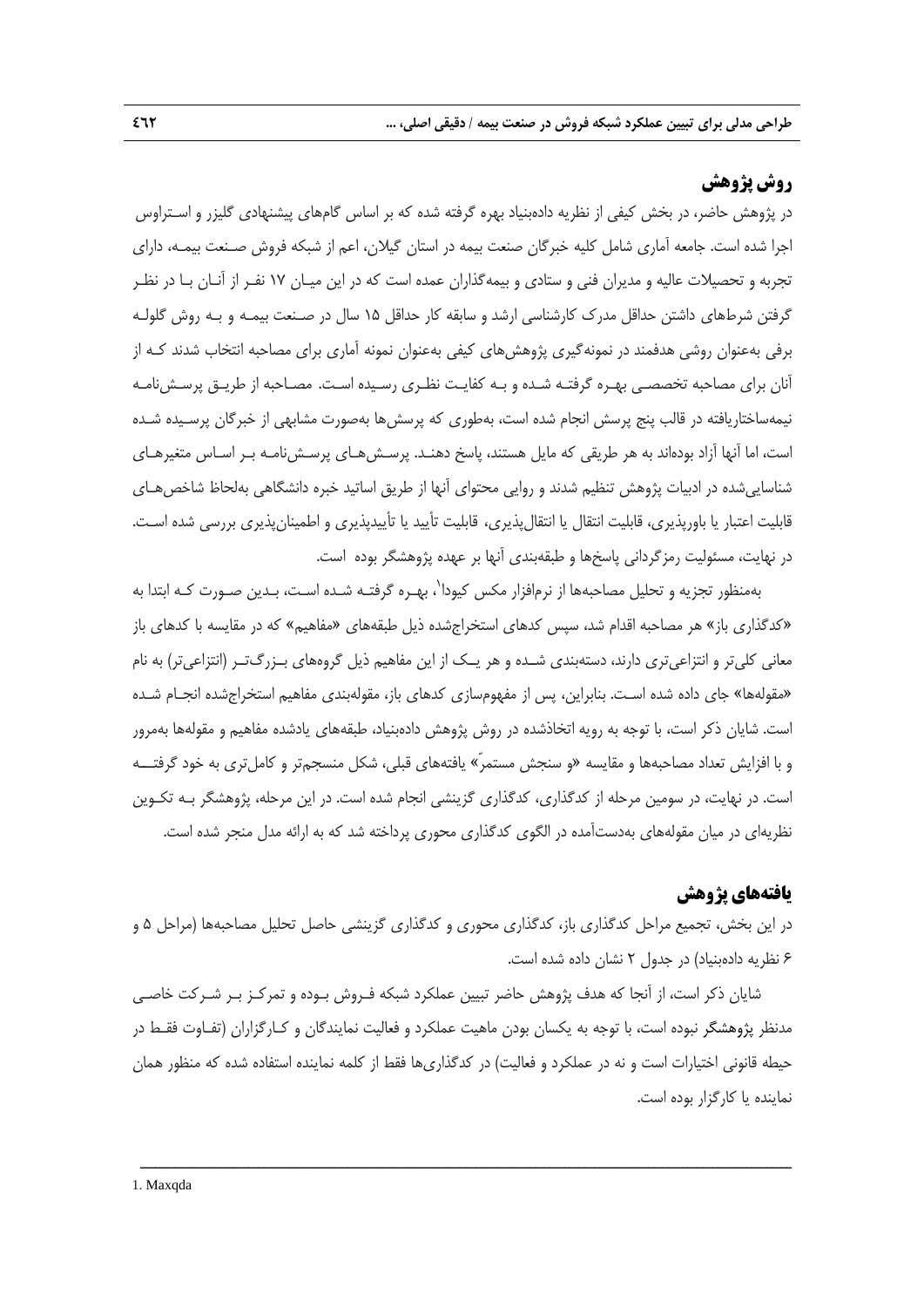| کدهای باز (کدگذاری باز)                                                                                                                                                                                                                                                                                                                                                                                                                                                                                                                                                                                                                                                                                                                    | مقولههای فرعی<br>(کدگذاری محوری)                                                                      | مقولەهای اصلی<br>(کدگذاری گزینشی)   |
|--------------------------------------------------------------------------------------------------------------------------------------------------------------------------------------------------------------------------------------------------------------------------------------------------------------------------------------------------------------------------------------------------------------------------------------------------------------------------------------------------------------------------------------------------------------------------------------------------------------------------------------------------------------------------------------------------------------------------------------------|-------------------------------------------------------------------------------------------------------|-------------------------------------|
| جذابیت ذاتی ظاهری، کاریزمای شخصیتی نماینده، محبوبیت شخصیتی نماینــده در<br>جامعه، صداقت و سلامتی در کار، ضریب هوشـی نماینـده، صـداقت نماینـده، تعهـد<br>نماینده و عزت نفس نماینده                                                                                                                                                                                                                                                                                                                                                                                                                                                                                                                                                          | ویژگیهای ذاتی فردی<br>نماینده/ کارگزار                                                                |                                     |
| آراستگی ظاهری، داشتن دانش بیمهای، توان علمی نماینده، دانـش فنـی و آمـوزش<br>نماينده، روابط عمومي نماينده، نوع رفتار نماينده، قدرت بيان نماينده، دانش مديريت<br>ریسک، تحصیلات نماینده، مهارت مذاکره، تسلط بر زبان بدن، وقتشناسی، رعایـت<br>اخلاق حرفهای تجربه، أگاهی از عملکرد اداری مسائل بیمهای، کیفیت ارتباط فرد با<br>سازمان مرکزی، سواد بیمهای، آموزش دیـدن مسـتمر، بـهروز بـودن، ضـریب نفـوذ<br>نماینده در بیمهگر، اعتماد به نفس موقعیت اجتماعی نماینده، تـوان مـالی نماینــده و<br>قدرت تفكيك ريسك                                                                                                                                                                                                                                   | ویژگیهای اکتسابی فردی<br>نماینده/ کارگزار                                                             | عوامل فردي مربوط به<br>نمايندگان    |
| پایگاه مناسب بیمهنامهها، وضعیت تشکیلاتی نماینده، مکان دفتر، ظاهر دفتر، نحـوه<br>چیدمان داخل دفتر و بایگانی مناسب                                                                                                                                                                                                                                                                                                                                                                                                                                                                                                                                                                                                                           | ویژگیهای تشکیلاتی                                                                                     |                                     |
| مشاوره بهموقع به مشتری، همراهی با بیمهگذار، ارائـه خـدمات بهتـر بـه مشـتریان،<br>مقدار زمان صرفشده کنار مشتری، اطلاع دادن به بیمهگذار قبل از منقضـی شـدن<br>بیمهنامه، راهنماییهای درست و بهموقع، احترام کـافی بـه بیمـهگـذار، در دسـترس<br>بودن، نحوه خدماتدهی، امکانـات نـرمافـزاری، امکانـات سـختافـزاری و سیسـتم<br>پاسخ گویی به شکایات                                                                                                                                                                                                                                                                                                                                                                                                 | مدیریت ارتباط با مشتری                                                                                |                                     |
| دارا بودن بازاریابان مناسب، بەروز بودن دانش بازاریابان، دانـش عمـومی فروشـنده،<br>دانش فنی بیمهای فروشنده، نرخ بـازدهی سـرمایه از نظـر منـابع انسـانی، رضـایت<br>کارکنان، داشتن تعداد کارکنان کافی، داشتن بازاریابان کافی، نگرش فـرد بــه شــغل<br>خود و داشتن روابط عمومی بالای بازاریابان                                                                                                                                                                                                                                                                                                                                                                                                                                                | ویژگیهای منابع انسانی<br>(افراد در خدمت نماینده یا<br>كارگزار، افراد شاغل در<br>نمایندگی و کارگزاری ) | عوامل مربوط به<br>تشكيلات نمايندگان |
| دادن آموزش مستمر به بازاریابان، میزان تبلیغات، نوع تبلیغـات، اثربخشـی تبلیغـات،<br>تشکیل دادن کلینیک مشاورهای _بازاریابی، بسترسازی آموزش نماینده، بسترسـازی<br>آموزش بازاریاب، مهندسی محصول، وجود مرکز مشاوره بازاریابی، استراتژی فـروش<br>صحیح، آموزشهای گروهی، مدیریت دانش، برگـزاری دورههـای آموزشـی فنـی و<br>برگزاری دورههای آموزشی رفتاری                                                                                                                                                                                                                                                                                                                                                                                            | ساختار بازاريابي                                                                                      |                                     |
| ميزان ضريب خسارت، ميزان پورتفو، جذب پورتفو، واريـز بـهموقـع اقســاط، بــدهكار<br>نبودن نماينده، وصول بەموقع مطالبات، كيفيت تركيب پورتفو، مبلغ كل فروش، نرخ<br>رشد فروش بیمه، نسبت خسارت ریسک، مدیریت ریسک، ضریب نفوذ از نظر مـالی،<br>میزان حق بیمه دریافتی، ترکیب بهینه پورتفوی نماینده، ضـریب خسـارت، افــزایش<br>فروش بیمههای خرد، تعداد فروش بیمهنامه طی روز، تعداد فروش بیمهنامه طی ماه،<br>تعداد فروش بيمه نامه طي سال، تعداد فـروش بيمــهنامــه غيرشـخص ثالــث، تعــداد<br>فروش بیمههای عمر، کمیت فروش بیمهنامهها در کل، درصد فروش بیمهنامه کـل،<br>افزایش عملکرد در مقایسه با سال قبل، مثبت بودن مانـده عملیـات، بـدهی جـاری،<br>بدهی معوق، میزان کارمزد دریافتی، میزان خسارت پرداختی از محل بیمـه، ترکیـب<br>بیمهنامه و کسب درآمد | عملكرد مالي نماينده                                                                                   | عملكرد نماينده بيمه                 |

**جدول .2 تجميع مراحل كدگذاري باز، كدگذاري محوري و كدگذاري گزينشي**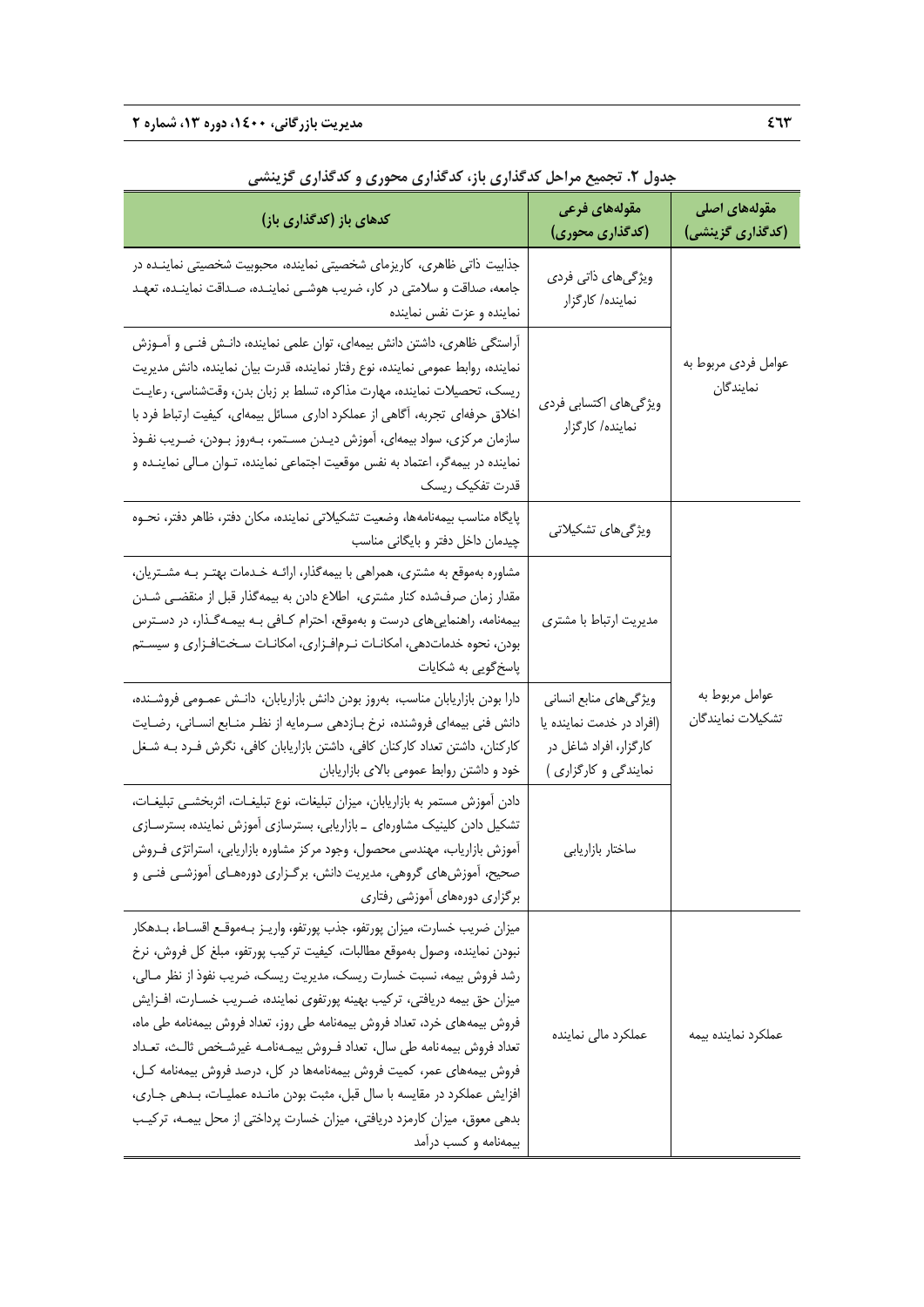| عتري بارد علمشري للمرزي داعتشري الريبسي                                       | بتغوث كالبعثين للرا<br>مقولەهای فرعی | مقولەھای اصلی       |
|-------------------------------------------------------------------------------|--------------------------------------|---------------------|
| کدهای باز (کدگذاری باز)                                                       | (کدگذاری محوری)                      | (کدگذاری گزینشی)    |
| تمدید بیمهنامههای قبلی، داشتن نظم و ترتیب کاری، تمدید مجدد بیمهنامه، میـزان   |                                      |                     |
| رضـايتمندي بيمـهگـذاران، ميــزان وفــاداري مشــتريان، ميــزان مشــتري0مـداري، |                                      |                     |
| بازخوردهای بیمهگذاران، بازخوردهای مشتریان، میزان رضایتمندی مشتریان، ضریب      |                                      |                     |
| نفوذ نماینده در بیمهگذار، تعداد بیمهنامههای صادره، هدفگذاری، فرایندهای صـدور  | عملكرد خدماتي نماينده                |                     |
| بیمه، خدمات پس از فروش، ضریب نگهداری مشتریان، معرفـی صـحیح محصـول،            |                                      |                     |
| معرفی صحیح خدمات شرکت بیمه، میزان استقبال از محصـول، میـزان اسـتقبال از       |                                      |                     |
| شرکت بیمه، تعداد تمدید بیمهنامهها و میزان تبدیل مشتریان عادی به وفادار        |                                      |                     |
| مراوده کاری بین بیمهگذار و نماینده، نحوه تعامل مدیران فنی شـرکت هـا و میـزان  | عملكرد ارتباطي نماينده               |                     |
| تعامل نماینده با مدیران و کارکنان                                             |                                      |                     |
| توانگری شرکت، دانش فنی مدیران، شناخت مردم از شرکت بیمهگر، ایجاد سـازمان       |                                      |                     |
| فروش در شرکت بیمه، استفاده از شبکه فروش، استفاده از مـدیران سـتادی در ایـن    |                                      |                     |
| سازمان، محدودیتهای شرکت بیمهگر مربوطـه، پرداخـت خسـارتهـای بـهموقـع،          |                                      |                     |
| پرداخت خسارت مناسب، سرعت در پرداخت خسارتها، احتـرام بخـش خســارت بــه         | ویژگیهای شرکت بیمهگر                 | عوامل مربوط به شركت |
| بیمهگذار، در دسترس بودن شعبههای پرداخت خسارت، حق بیمه مناسب در مقایسه         |                                      | بيمەگر              |
| با سایر شرکتها، کمتر بودن بورکراسی اداری در شرکت بیمه، سیاسـت شــرکت در       |                                      |                     |
| فروش بیمهنامهها، تشکیل کارگروههای تخصصی بیمه، دستورالعمل صـادر شـرکت          |                                      |                     |
| بیمه، تأخیر در پرداخت، بدهیهای سررسید گذشته و بخشنامهها و أیینiامهها          |                                      |                     |
| قوانین و مقررات بیمه مرکزی، سیاستهای کلی صنعت بیمه در کشور،                   |                                      | عوامل مربوط به بيمه |
| چشم ندازهای صنعت بیمه، تفکر هیئتمدیره حاکم بر بیمـه مرکـزی، دسـتورالعمـل      | ویژگیهای بیمه مرکزی                  | مركزى               |
| صادره از بیمه مرکزی و تغییر میزان کارمزد از سوی بیمه مرکزی                    |                                      |                     |
| محیط اقتصادی، مسائل اقتصادی، تورم و رکود اقتصادی                              | عوامل اقتصادي                        |                     |
| محیط سیاسی، مسائل سیاسی، سیاستهای دولت و مالیاتها                             | عوامل سياسى                          |                     |
| همراهی مدیران و نمایندگان برتر با سازمان فروش، مسائل فرهنگی، ضـریب نفـوذ      | عوامل فرهنگي                         |                     |
| بیمه در جامعه و افزایش فرهنگ بیمه                                             |                                      |                     |
| محیط اجتماعی، مسائل اجتماعی، مشکلات اجتماعی صنعت بیمه در کشـور ایـران،        |                                      | ویژگیهای محیطی      |
| موانع اجتماعی پیادهسازی و بهرهمندی از خدمات بیمـه و سـاختار اجتمـاعی کشـور    | عوامل اجتماعي                        |                     |
| ايران                                                                         |                                      |                     |
| مسائل حقوقی و قانون گذاری کشور، شکافهای قانونی صنعت بیمه در ایران،            |                                      |                     |
| نواقص پوششی قوانین صنعت بیمه در ایران و ساختار قانونی خدمات بیمه در کشور      | عوامل قانوني                         |                     |
| عملکرد مالی، عملکرد فرایندهای داخلی، عملکرد خدماتی و عملکرد بازاریابی         | عملکرد نمایندگان و یا                | عملکرد شبکه فروش در |
|                                                                               | كارگزاران (در يک مفهوم)              | صنعت بيمه           |
| رشد كلان اقتصـادي، توسـعه بازارهـاي پـولي و مـالي، افـزايش سـرمايهگـذاري و    | رشد و توسعه اقتصادي                  |                     |
| اشتغالزايي بيشتر                                                              | شبكه فروش                            |                     |
|                                                                               | رشد و توسعه اجتماعي<br>شبكه فروش     | توانمندسازى شبكه    |
| رفاه اجتماعی، توسعه عدالت اجتماعی و افزایش امید به زندگی در جامعه             |                                      | فروش                |
|                                                                               | رشد و توسعه فرهنگی                   |                     |
| نگرش فرهنگی و توسعه فرهنگ استفاده از بیمه                                     | شبكه فروش                            |                     |

**ادامة جدول .2 تجميع مراحل كدگذاري باز، كدگذاري محوري و كدگذاري گزينشي**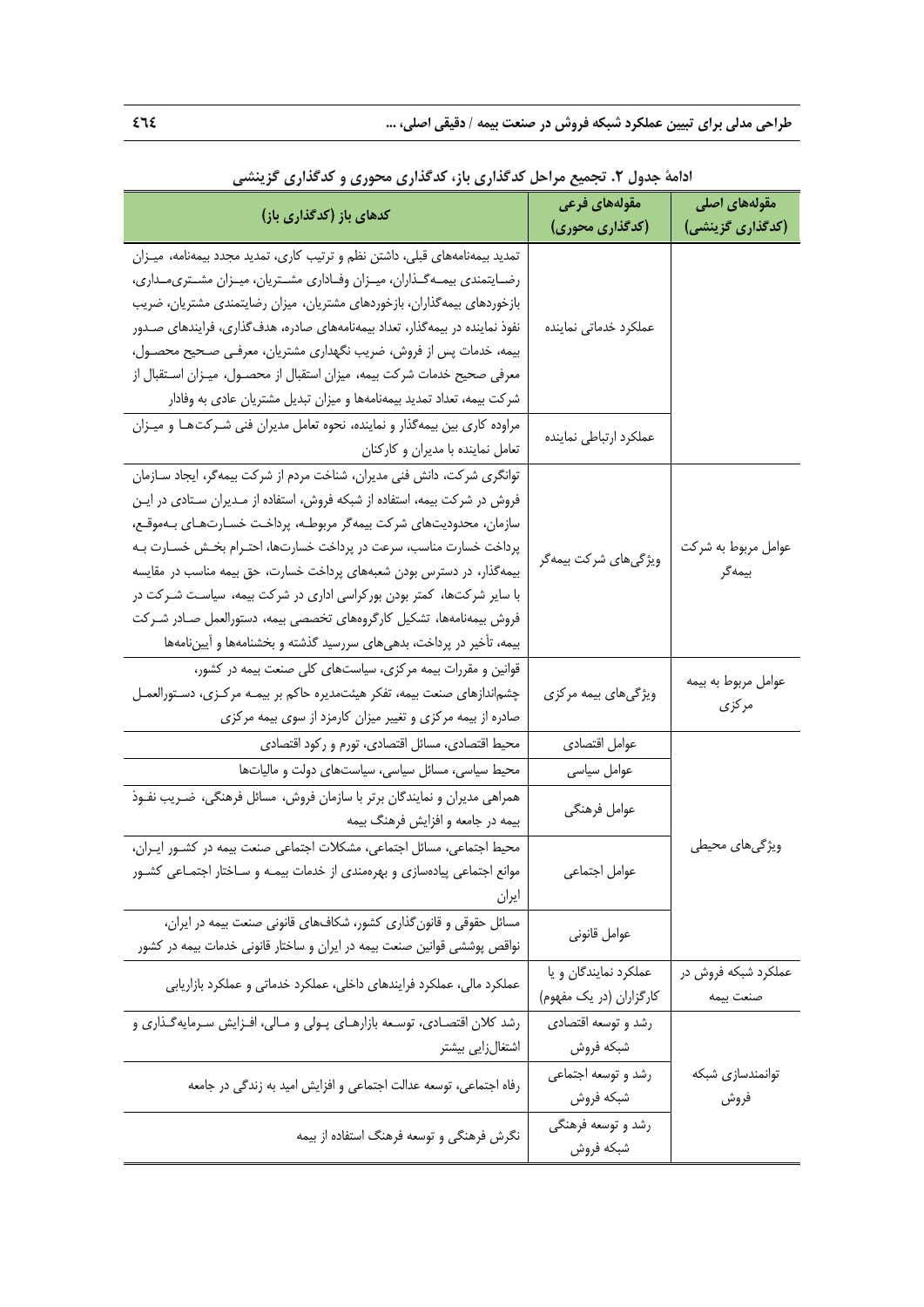اما نتايج مربوط به كاركرد دوم مرحله «كدگذاري محوري» يا همان «پارادايم كدگذاري محوري» كــــه در آن 13 مقوله ظهوريافته در جريان پـــژوهش (جدول 2) در قالب دستهها يا طبقههاي تعريفشده و توصيهشده روش دادهبنياد، حول يك «مقوله محوري» يا همان «مدلي بهمنظور تبيين عملكرد شبكه فـروش در صـنعت بيمـه**»** سامان مىيابنــد. ايــن دستهها به شرح شكل .1 مدل پارادايمي هستند.



**شكل .1 مدل پارادايمي** 

## **نتيجهگيري و پيشنهادها**

بر اساس يافتههاي پژوهش، پيامد مدل تبيين عملكرد شبكه فروش در صنعت بيمه، توانمندسازي شـبكه فـروش اسـت. شركتهاي بيمه براي افزايش گستره توزيع و رقابت بر سر سهم بيشتر از بازار، بهسرعت در حال افزايش تعداد نمايندگان هستند. اما در واقع، سطح توانمندي نمايندگان از اهميت بيشتري برخوردار است، زيرا بـديهي اسـت كـه تعـداد مناسـبي نماينده توانمند و باكيفيت از تعداد زيادي نماينده كمتوان و كمكيفيت بهمراتب بهتر خواهد بود. اگرچـه توانمندسـازي، در ادبيات مديريت مقولهاي بهنسبت نوپا محسوب ميشود، اما بهدليل اهميت بـالا و نقـش مهمـي كـه در موفقيـت برخـي سازمانهاي مجري داشته، بهسرعت به واژهاي مقبول و محبوب تبديل شده و همواره يكي از دغدغههاي اصلي مـديران در عرصه صنعت بيمه كشور بوده است. مدل حاضر با توجه به معرفـي عوامـل فـردي و عوامـل تشـكيلاتي مربـوط بـه نمايندگان بهعنوان شرايط علي نشان داده است كه توانمندسازي با رويكرد مكانيكي (ارتباطي) در رابطه با عوامل فردي و با اتخاذ رويكرد ساختاري در رابطه با عوامل تشكيلاتي، ميتواند به توانمندسازي اين دو ركن اساسـي شـبكه فـروش در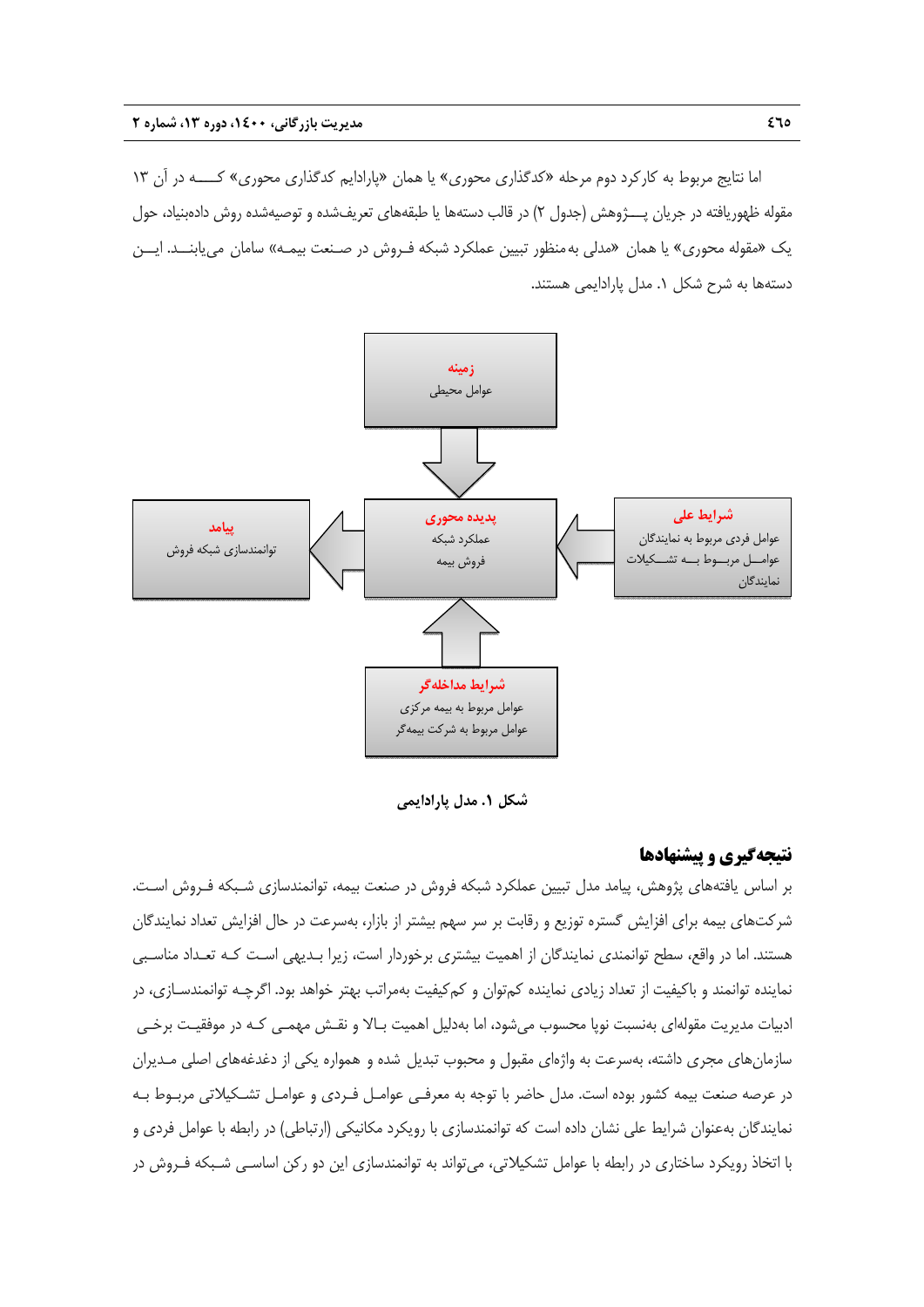صنعت بيمه منجر شود. در رويكرد ارتباطي پيشنهاد ميشود كه اعمال مـديريتي از قبيـل تفـويض اختيـار، اعطـاي حـق تصميمگيري به افراد سطوح پايينتر، دسترسي افراد در همه ردهها به اطلاعات از سوي نمايندگان نسبت به كاركنان خود و از سوي شركتهاي بيمهگر نسبت به نمايندگان خود اتفاق بيفتد. به تغييرات در ساختار تشـكيلاتي نماينـدگان بيمـه و گرايش به ساختار تخت و تيمسازي و مانند آن نيز تأكيد مي شود. در تبيين اين يافته مي توان بيان داشت كه بيمه گران از طريق توانمندسازي كاركنان و نمايندگان فروش مربوطه بهمنظور تشويق آنان به ابتكـار عمـل بـدون اعمـال فشـار، ارج نهادن به منافع جمعي سازمان با كمترين نظارت و انجام وظيفه بهعنوان مالكان سازمان، ميتوانند موجـب توانمندسـازي در محيطهاي كاري خود شوند. در اين راستا صفري و همكاران (1396) نيز تأييد كردهاند كـه در جامعـه امـروز، نماينـده فروش صنعت بيمه بايد از توانمنديهاي علمي و فردي كاملي برخوردار بوده و جامعه امروز نميتواند پـذيراي نماينـدهاي باشد كه فقط در دفتر كار خود منتظر عبور افراد از جلوي در دفتر بماند، به اميد اينكه فردي بهعنوان بيمهگـذار وارد دفتـر شده و براي خريد بيمهنامه اقدام كند. اين مطلب، يافتههاي پژوهش گرت و گوپالاكريشنا (2017) را نيز تأييد ميكند كه براي تشكيل يك تيم فروش، اعضاي تيم درست و شايسته به عملكرد كمك مـيكننـد تـا بـهلحـاظ عملكـرد فـردي و تشكيلاتي سطح توانمندي بالايي داشته باشند.

در تبيين يافتههاي پژوهش، عوامل مربوط به بيمه مركزي و عوامل مربوط به شركت بيمـهگـر، نقـش مداخلـهگـر داشته اند كه در راستاي تببين آن مي توان بيان داشت كه مديران بيمهاي در رشـتههـاي مختلـف، دسـتورهاي اجرايـي، بخشنامهها و استراتژيهاي عملياتي را تدوين ميكنند. اطلاعات نادرست از وضع بازار بيمـه در رشـتههـا و بخـشهـاي مختلف و آشنايي نداشتن با محدوديتها و امكانات شبكه فروش شركت، سبب صدور دستورهاي غيرعملي و انتظارهـاي نادرست از شبكه فروش ميشود و در پيشبرد اهداف توسعه بازار شركت، تأثيرات مخرب فراواني بههمراه خواهـد داشـت. فعاليت در چنين فضايي باعث نااميدي نماينده از پشتيباني هاي شركت در زمينه ارائه خدمات مي شود و در نهايت، انفعـال و محدود شدن حوزه فعاليت نماينده به برخي از بيمهنامههاي اجباري را در پي خواهد داشت.

يافتههاي پژوهش عوامل محيطي را بهعنوان زمينهاي انكارناپذير براي صنعت فروش بيمه در كشور ايران ميدانند. انعطافناپذيري و تحرك نامتناسب با شرايط محيطي از جمله موانع رشد شبكه فروش در صنعت بيمه در كشـور هسـتند. در گذشته بهدليل محدود بودن شركتهاي عرضهكننده خدمات بيمه، شغل نمايندگي بهعنوان كسـبوكـاري درآمـدزا در نظر گرفته شد، زيرا فروشنده پس از طي مدتي صاحب پايگاهي مطمئن از مشتريان ميشد و كسبوكار ماهيتي تجمعـي داشت، يعني فروشنده ضمن برخورداري از مشتريان فعلي در صورتي كه موفـق بـه جـذب مشـتريان جديـد مـيشـد، از درآمدهاي انباشته سالهاي گذشته بهعلاوه درآمد حاضر بهرهمند ميشد. به همين دليـل، بسـياري از متقاضـيان فعاليـت براي فروشندگي بيمه، اغلب، اين فعاليت را كمهزينه و پردرآمد ميانگارند. حال آنكه فعاليت در بازار پررقابـت امـروز بـه كسب شايستگيها و مهارتهاي فردي و اجتماعي براي نماينده و شركت متبوع وي نياز دارد و اين موضوع مهم ممكـن است باعث طولاني شدن دوره بلوغ يك فروشنده بيمهشده باشد. بيمهگذاران نيز بسيار آگاهتر از گذشته شدهاند و با توجـه به حداقل بودن هزينه تغيير عرضهكننده خدمات بيمه، در سالهاي مختلف بهراحتي از فروشنده يك بيمهگر بـه ديگـري جابهجا ميشوند. در اين راستا، پيشنهاد ميشود كه شناسايي بازار، شناسايي نيازهاي متنوع آن، شناسايي مشتريان، تسـلط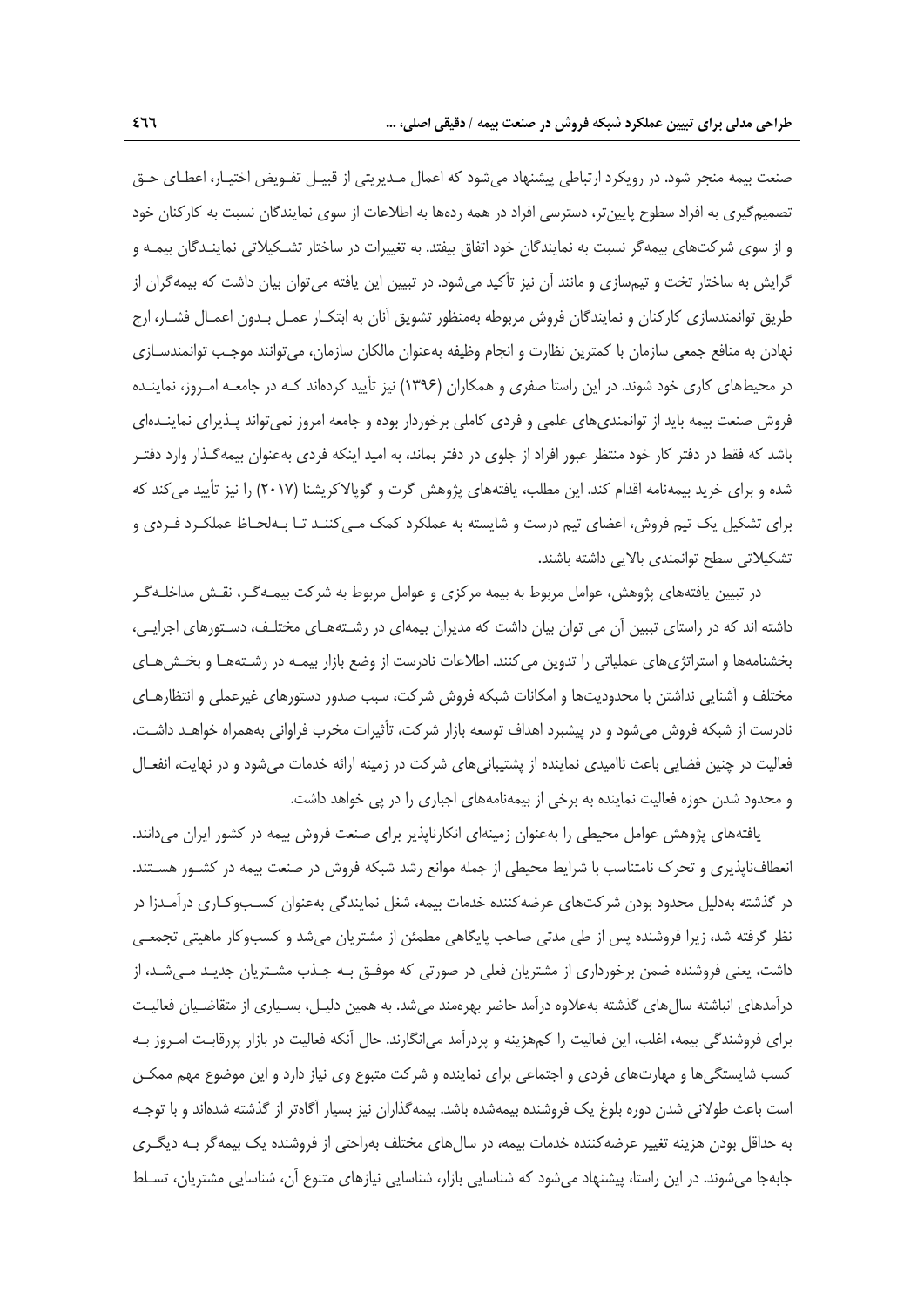بر شرايط قانوني، فرهنگي و اجتماعي حاكم بر صنعت بيمه در كشور بهمنظور عملكرد رو به رشد انجام شود.

محدوديت موجود در پژوهش، نداشتن ديدگاه علمي و تخصصي مديران در مصاحبههاي كيفي مربوط بـه عملكـرد فروش در صنعت بيمه بوده و اغلب پرسشها به نسبت دادن عوامل سياسي كنترلنشده منجر ميشـود كـه رونـد علمـي پژوهش را با محدوديت مواجه كرد.

در اين پژوهش از روش كيفي دادهبنياد بهره گرفته شده است كه ميتواند مانند ساير روشهاي كيفي به مدلهـاي ديگري منجر شود، زيرا در اين شيوه بر نظرهاي تعداد محدودي از خبرگان استناد شده است.

### **منابع**

- اسدي قلعه ني، اسد؛ دانايي، حسن (1394). بررسي تأثير مهارتهاي فروش بر عملكرد فروشنده (مطالعه موردي: فروشندگان بيمـه عمرو سرمايهگذاري بيمه كارآفرين شعبه مشهد). *اولين كنفرانس ملي مـديريت، نـوآوري و كـارآفريني در شـرايط اقتصـاد مقاومتي،* مشهد، انجمن مديريت ايران واحد خراسان.
- اسعدي، عبدالرضا؛ هدايتي بيلند، مجتبي (1398). تأثير كيفيت خدمات بيمهاي بر قصد خريد بيمههاي عمر و سرمايهگذاري با نقـش ميانجي تجربيات خريدهاي پيشين در يک شركت بيمهاي. *فصلنامه پژوهشنامه بيمه*، ٧٣(٢)، ٧٢- ٨٧.
- اسفيداني، محمدرحيم؛ دقيقي اصلي، علي رضا و اسماعيلي آهنگركاليي، الهه (1390). اثر اينترنت بر عملكرد بازاريـابي بيمـه عمـر. فصلنامه پژوهشنامه بيمه، 26(2)، .16-1
- اكبري، محسن؛ آل طه، سيدحسن؛ فرخنده، مهسا و پوررجبي، آيدا (1395). بررسي تأثير ويژگيهاي نقش و عوامل فردي فروشـنده بر عملكرد نيروهاي فروش: مورد مطالعه نمايندگي هاي بيمه پاسارگاد استان گيلان. *نشريه پـژوهش هـاي بيمـهاي*، ١ (٢)،  $.157 - 110$
- تركستاني، محمدصالح؛ منصوري، طاها و تقيزاده، ياسمين (1395). مطالعه مقايسـهاي الگـوريتم هـاي خوشـه بنـدي در راسـتاي سنجش ارزش مشتري در سيستم مديريت ارتباط با مشتري در صنعت بيمه. *تحقيقات بازاريابي نوين*، ١ (۶)، ١-٢٢.
- تقوي بافقي، مهدي و ضرابيزاده، عليرضا (1396). تحليل راهكارهاي توانمندسازي شبكه فروش درصنعت بيمـه. دومـين همـايش بينالمللي <sup>و</sup> چهارمين همايش ملي پژوهشهاي مديريت <sup>و</sup> علوم انساني در ايران، تهران.
- حداد اسكويي، مهدي (1396). بررسي نقش فرآيندهاي مديريت دانش بر اثر بخشي و توانمند سـازي كاركنـان و نماينـدگان بيمـه ايران استان اردبيل. كنفرانس پارادايمهاي نوين مديريت و علوم رفتاري، تهران.
- حسيني فرد، سيده منيره و اسدي، مرتضي (1396). بررسي عوامل مؤثر بر عملكرد درآمـدي شـركتهـاي بيمـهاي در ايـران مـورد مطالعه بيمه ايران و بيمه سينا. *دومين كنفرانس بين المللي مديريت و حسابداري،* تهران.
- خاتمي فيروزآبادي، علي (1390). ارزيابي عملكرد نمايندگيهاي شركتهاي بيمه با استفاده از تركيب شاخصهاي تعالي سازماني <sup>و</sup> ر*وش تحليل پوششي دادهها.* پاياننامه كارشناسي ارشد رشته مديريت، دانشگاه علامه طباطبائي.
- دقيقي اصلي، عليرضا (1390). طراحي مدل كارايي شبكه فروش بيمههاي عمر (مورد مطالعه: شركت سهامي بيمه ايـران بـه روش تحليل پوششي دادهها (*DEA*(. پاياننامه كارشناسي ارشد مديريت، دانشگاه تربيت مدرس.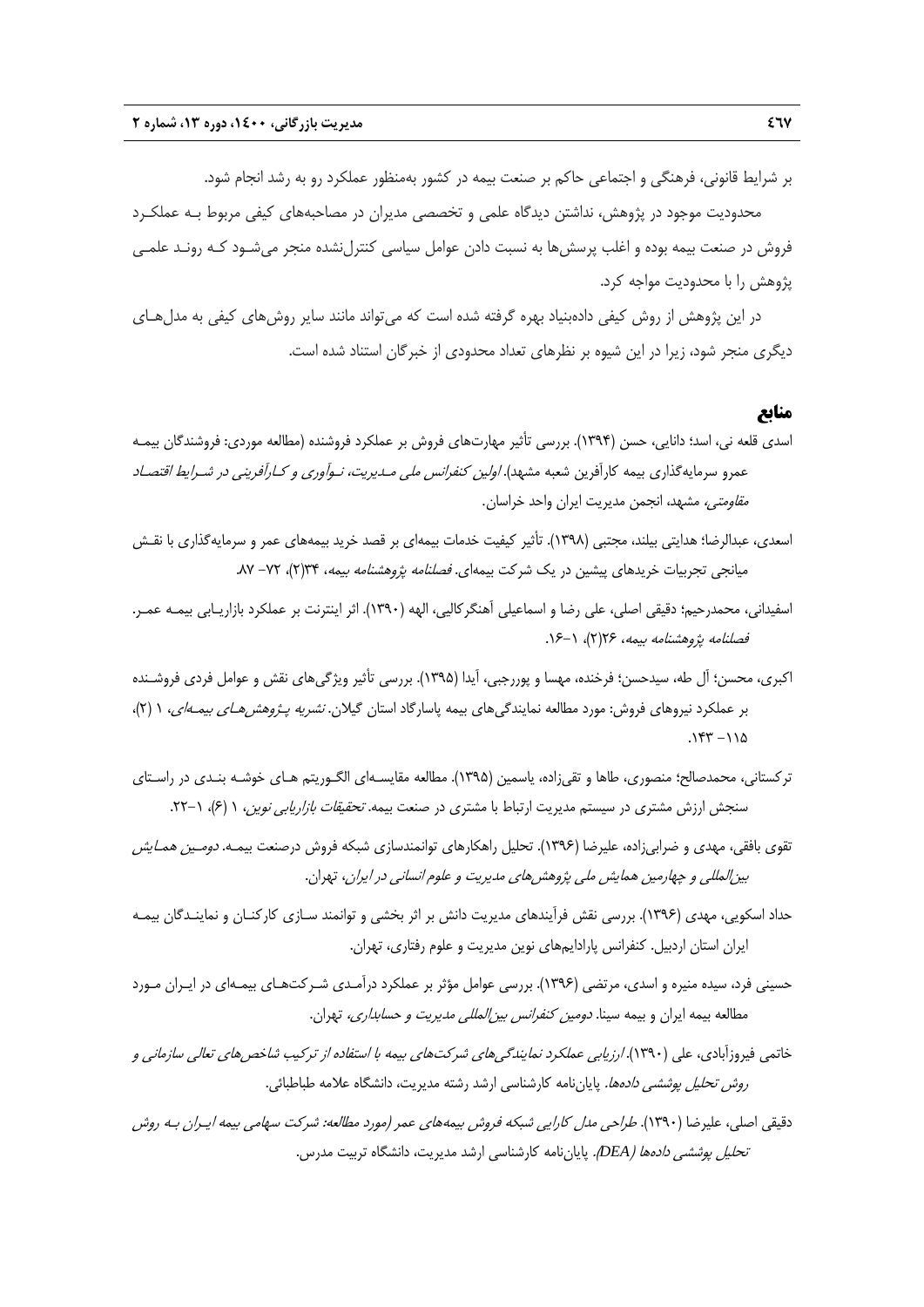- رضايي، فرزين و احمدي، زهرا (1391) ارزيابي عملكرد شعبات بيمه نوين با استفاده از الگوي BSC و Topsis. فصـلنامه مـديريت  $T^2$ توسعه تحول، ١٠: ٣١-٣٩.
- رضواني، مهران؛ داوري، علي و افراسيابي، راحله (1397). طراحي مدل كسب وكار باشگاه مشـتريان در صـنعت بيمـه بـا تأكيـد بـر نوآوري و بلوک مشتريان. *پژوهشهاي مديريت منابع سازماني*، ١(١)، ٨٩-١١٢.
- زارعي، عظيم؛ سياهسراني كجوري، محمدعلي (١٣٩۴). شناسايي و غربالگري چالش هاي پيشروي شبكه فـروش در صـنعت بيمـه و ارائه راهكارها با استفاده از شيوه دلفي فازي. *تحقيقات بازاريابي نوين، ۱۶*(۵)، *۱۱۱–*۱۲۴.
- شافعي، رضا؛ احمدي، فريدون و فتحي، اميد (1399). تدوين استانداردهاي بازاريابي و فروش در بيمههاي زندگي. گزارش مـديريتي طرح پژوهشي شماره: ۶۲۱، *پژوهشكده بيمه، گروه پژوهشي بيمههاي اشخاص،* ۹−۱.
- صبور ابواني، الهام سادات؛ خاشعي، وحيد (1398). مدلسازي تصميمگيري راهبردي مبتني بر شـواهد در صـنعت بيمـه بـر اسـاس تئوري دادهبنياد. *فصلنامه مديريت بازرگاني، ١١(*۴۲)، ٨٠٢-٨٠٣.
- صفري، سعيد؛ مرادي دوليسكاني، سجاد؛ رئيسي قربان آبادي، حسين (1396). ارائه چارچوبي بـراي ارزيـابي عملكـرد و رتبـهبنـدي شركتهاي بيمه با رويكرد تصميمگيري چندشاخصه (روش پرامتي غني شده). *پژوهشنامه بيمه*، ٣٢ (١)، ١-٢٢.
	- عاملي، محمد (۱۳۹۳). *نمايندگ<sub>ي</sub>هاي بيمه بايد شبيه شعب بانکها باشند نه شکل مغازه* وبسايت ريسک نيوز.
- عباسي موصلو، خليل؛ سارنج، عليرضا؛ تهراني، رضا و نديري، محمد (1398). بررسي رابطه معاملهگري اخلالي و بازده سهم در بازار سهام ايران. *چشم انداز مديريت مالي، (*٢۵)، ٧٨-٩٩.
- عباسي، محمدرضا؛ صالحي، صبور (1390). اثر بازاريابي داخلي بر مشتريمداري در صنعت بيمه (مورد مطالعه: شركتهاي بيمـه در سطح شهر تهران). *فصلنامه پژوهشنامه ب*یمه، ۲۶ (۲)، ۱۲۵ – ۱۷۵.
- كفاشپور، آذر؛ مرتضـوي، سـعيد؛ مهرافـروز، مصـطفي (1392). نقـش تعـديلگري مهـارتهـاي فـروش در تـأثير فـروشگرايـي و مشتري گرايي بر عملكرد نيروي فروش نمايندگيهاي شركت بيمه. *نشريه تحقيقات بازاريابي*، ۳ (۲)، ۸۷– ۰۹۹.
- گازري نيشابوري، آرزو؛ خليلي دامغاني، كاوه (1394). ارزيابي عملكرد شعب ب يمه بـا اسـتفاده از مـدل تحليـل پوششـي دادههـا و بهرهگيري از شاخص مالم كوئيست. *كنفرانس بين المللي مديريت، اقتصـاد و مهندسـي صـنايع*، تهـران، مؤسسـه مـديران ايدهپرداز پايتخت ويرا.
- مجيدي، ابوالفضل؛ قرهداغي، رستم؛ كاوسي، طهماسب (1395). شناسايي و اولويتبندي عوامل مؤثر بر بازاريابي و فروش بيمههاي عمر در شركت بيمه ايران استان آذربايجان شرقي. *اولين همايش ملي رويكردهاي نوين در حسابداري و مديريت*، ميانه.
- محمدي، احمد (1396). بررسي موانع موجود در راه توسعه بيمههاي جامع عمر و پسانداز با رويكرد اقتصادي، اجتمـاعي، فرهنگـي (مورد مطالعه: كشور ايران). سومين كنفرانس بينالمللي مديريت، حسابداري <sup>و</sup> اقتصاد دانـش بنيـان بـا تأكيـد بـر اقتصـاد م*قاومتي،* تهران.
- مسكيننواز، سعيد؛ قرباني، محمود؛ نيليپور طباطبايي، سيد اكبر؛ نيرومند، حسينعلي (1396). الگوي توانمندسازي مديران فـروش در صنعت بيمه: مطالعه در نمايندگي هاي فروش بيمه در استان خراسان رضوي. *پژوهشنامه بيمه، ۱۲۶*(۳۲)، ۲۱-۴۰.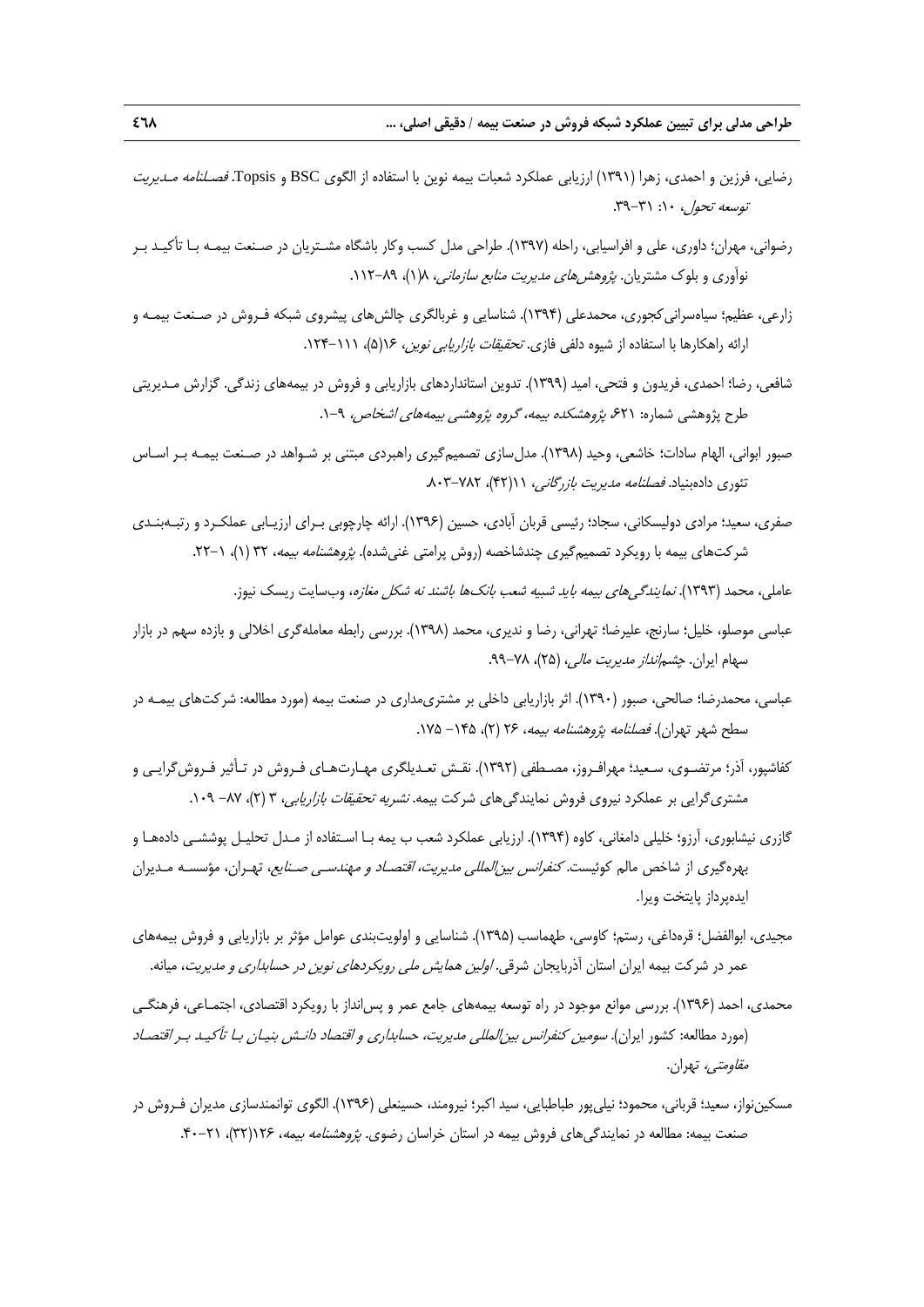نوري، شاهين و اكبري، نسترن (1398). شناسايي عوامـل فـردي تأثيرگـذار در ارزشآفرينـي نماينـدگان بـا اسـتفاده از روشهـاي داده كاوي. *همايش بين إلمللي بيمه و توسعه، پژوهشكده بيمه*، دوره ۲۶. هيكلي، لقمان؛ قادرزاده، داوود (1396). تبيين رابطه بين امنيت شغلي با عملكرد شغلي در نمايندگان شـركتهـاي بيمـه. فصـلنامه پژوهشهاي جديد در مديريت <sup>و</sup> حسابداري، 4(1).

#### **References**

- Abbasi, M.R. and Salehi, S. (2011). The effect of internal marketing on customer orientation in the insurance industry (Case study: insurance companies in Tehran). *Quarterly Journal of Insurance Research*, 26 (2), 145-175. (*in Persian*)
- Abbasi Mosul, Kh., Sarang, A., Tehrani, R. and Nadiri, M. (2019). Investigating the Relationship between Disruptive Trading and Share Return in the Iranian Stock Market, *Spring Financial Management Perspective*, (25), 78-99. (*in Persian*)
- Ameli, M. (2014). *Insurance agencies should look like bank branches, not shop-shaped*. Risk News website. (*in Persian*)
- Asadi Qaleh Ney, A. & Danaei, H. (2015). Investigating the Impact of Sales Skills on Salesman Performance (Case Study: Amr Insurance Salesmen, Entrepreneur Insurance Investment, Mashhad Branch). *First National Conference on Management, Innovation and Entrepreneurship in Resistance Economy*, Mashhad, Iran Management Association, Khorasan Branch. (*in Persian*)
- Akbari, M., Al Taha, S.H., Farkhondeh, M. and Pourrajbi, A. (2016). The effect of the role characteristics and personal factors of the seller on the performance of sales forces: A case study of Pasargad insurance agencies in Guilan province. *Journal of Insurance Research,* 1(2), 115- 143. (*in Persian*)
- Almajali, A.Y., Alamro, S.A., & Al-Soub, Y.Z. (2012). Factors affecting the financial performance of Jordanian insurance companies listed at Amman Stock Exchange. *Journal of Management research,* 4(2), 266-289.
- Altuntas, M., & Rauch, J. (2017). Concentration and financial stability in the property-liability insurance sector: global evidence. *The Journal of Risk Finance*, 18(3), 284-302.
- Ansari, A. & Riasi, A. (2016). Modelling and evaluating customer loyalty using neural networks: Evidence from startup insurance companies. *Future Business Journal,* 2(1), 15- 30.
- Asadi, A. & Hedayati Beland, M. (2019). The effect of the quality of insurance services on Purchase Intention to life insurance and investment insurance with the mediating role of previous purchasing experiences in an insurance company. *Quarterly Scientific-Research Journal of Insurance,* 34 (2), 72-87. (*in Persian*)
- Busquets, J., Rodon, J., & Wareham, J. (2009). Adaptability in smart business networks: An exploratory case in the insurance industry. *Decision Support Systems*, 47(4), 287-296.
- Daare, W. J. (2016). Determinants of Non-Life insurance companies profitability: an empirical study in India. *International Journal of Innovative Research and Advanced Studies*, 3(13), 6-11.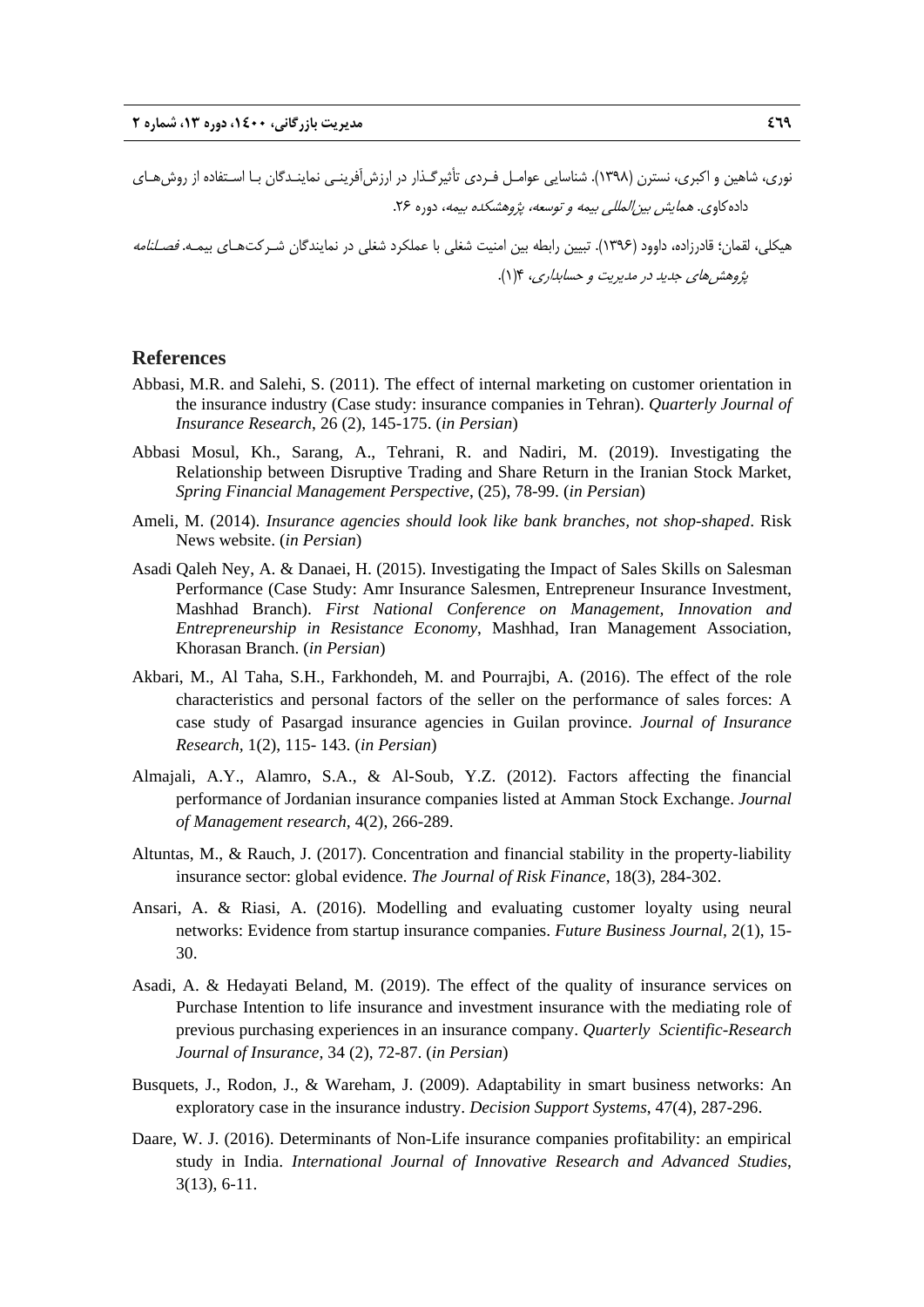- Daqiqi Asli, A. (2011). *Designing the efficiency model of life insurance sales network (Study of Iran Insurance Company by Data Envelopment Analysis (DEA),* M.Sc. Thesis, Tarbiat Modares University. (*in Persian*)
- Desai, D. (2016). An analytical study on retention of financial planning advisors at Aviva Life Insurance, Pune, Maharashtra, India. *ZENITH International Journal of Business Economics & Management Research,* 6(3), 41-53.
- Dinçer, H., Yüksel, S., & Martinez, L. (2019). Balanced scorecard-based Analysis about European Energy Investment Policies: A hybrid hesitant fuzzy decision-making approach with Quality Function Deployment. *Expert Systems with Applications*, *115*, 152-171.
- Esmailpour, R. & Qasemnejad, M. (2018). Developing a social marketing model for insurance companies. *Business Management*, 10 (1), 31-48.
- Esfidani, M.R., Daqiqi Asli, A.R. & Ismaili Ahangarkali, E. (2011). The Effect of Internet on Life Insurance Marketing Performance. *Insurance Research Quarterly* 26 (2), 16-1. (*in Persian*)
- Garrett, J., & Gopalakrishna, S. (2017). Sales team formation: The right team member helps performance. *Industrial Marketing Management*, 77, 13-22.
- Gazari Neyshabouri, A. & Khalili Damghani, K. (2015). Evaluating the performance of Bimeh branches using data envelopment analysis model and using MalmQuist index, *International Conference on Management, Economics and Industrial Engineering*, Tehran, Vira Capital Institute of Managers. (*in Persian*)
- Groza, M. D., Locander, D. A., & Howlett, C. H. (2016). Linking thinking styles to sales performance: The importance of creativity and subjective knowledge. *Journal of Business Research*, 69(10), 4185-4193.
- Haddad Oskooi, M. (2017). Investigating the Role of Knowledge Management Processes on the Effectiveness and Empowerment of Iranian Insurance Employees and Representatives in Ardabil Province, *Conference on New Management Paradigms and Behavioral Sciences*, Tehran. (*in Persian*)
- Heikli, L. and Qaderzadeh, D. (2017) Explaining the Relationship between Job Security and Job Performance in Representatives of Insurance Companies. *Quarterly Journal of New Research in Management and Accounting*, 4(1). (*in Persian*)
- Hosseini Fard, S.M. & Asadi, M. (2017). Investigating the Factors Affecting the Revenue Performance of Insurance Companies in Iran Studied by Iran Insurance and Sina Insurance, *2nd International Conference on Management and Accounting*, Tehran. (*in Persian*)
- Huang, Y., Vemer, P. Zhu, J. Postma, M.J. & Chen, W. (2016). Economic burden in Chinese patients with diabetes mellitus using electronic insurance claims data. *Accelerating the publication of peer-reviewed science,* 11(8), 159-167.
- Kafashpour, A., Mortazavi, S. and Mehrafrooz, M. (2013). The moderating role of sales skills in the impact of sales orientation and customer orientation on the performance of the sales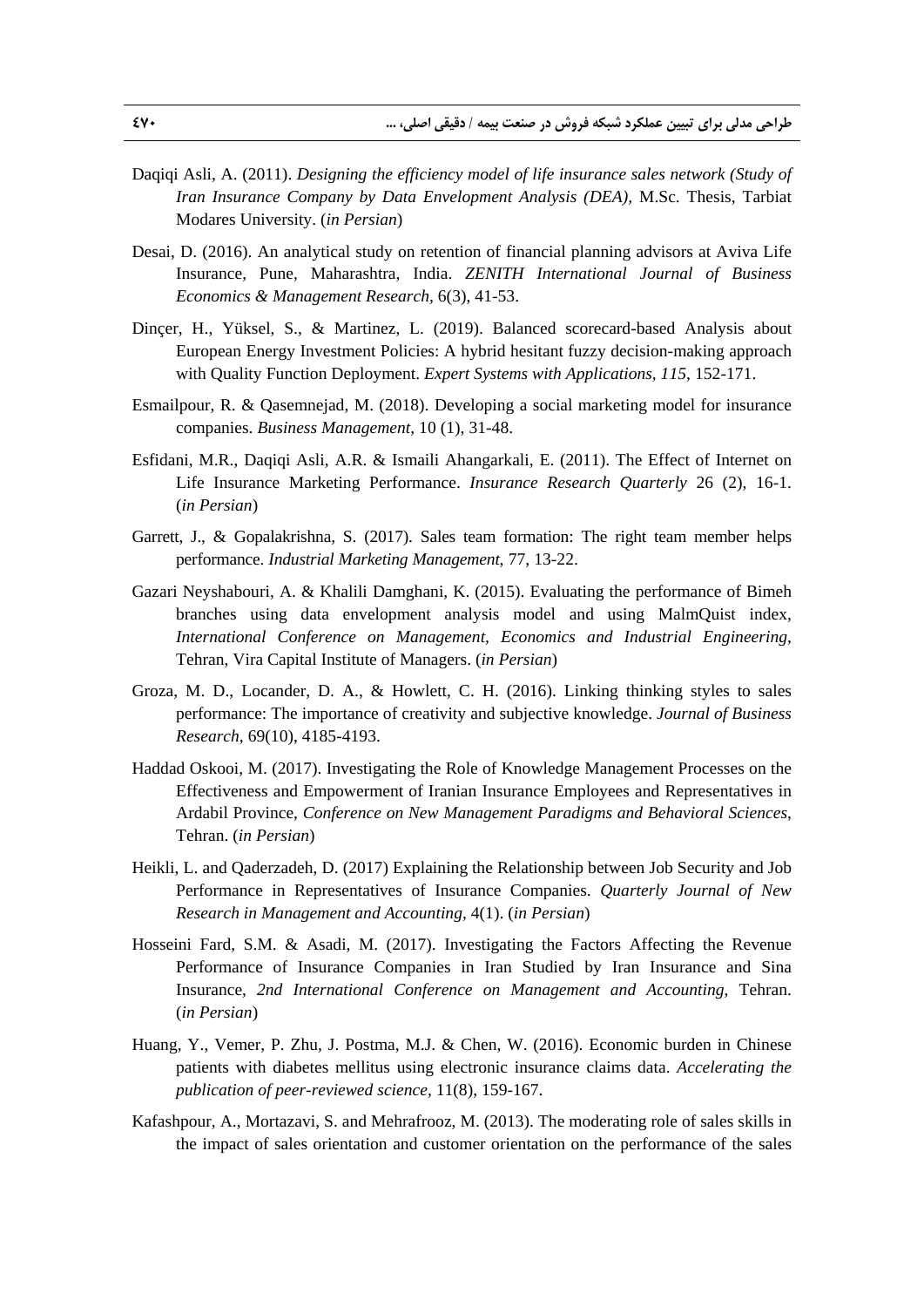force of insurance company agencies. *Journal of Marketing Research*, 3 (2), 87- 108. (*in Persian*)

- Karegar, E., Rahmati Nodehi, R., & Sabzi, M. (2014). Empowering human resources of organization and insurance selling network with effective factors approach. *European Online Journal of Natural and Social Sciences,* 2(3), 2902-2910.
- Kesari, B. (2014). Salesperson performance evaluation: A systematic approach to refining the sales force. *EXCEL International Journal of Multidisciplinary Management Studies*, 4(6), 49-66.
- Khatami Firoozabadi, A.(2011). *Evaluating the performance of insurance companies' agencies using a combination of organizational excellence indicators and data envelopment analysis method.* Master Thesis in Management, Allameh Tabatabaei University. (*in Persian*)
- Klein, R.W. (2015). *The Structure and Performance of the Insurance Industry*. Available in: https://www.researchgate.net/publication/270506455
- Maroofi, F., Ardalan, A. G., & Tabarzadi, J. (2017). The effect of sales strategies in the financial performance of insurance companies. *International Journal of Asian Social Science,* 7(2), 150-160.
- Majidi, A., Qaradaghi, R. and Kavousi, T. (2015). Identifying and prioritizing the factors affecting the marketing and sales of life insurance in Iran Insurance Company of East Azerbaijan Province. *The first national conference on new approaches in accounting and management*, Middle. (*in Persian*)
- Maskin Nawaz, S., Ghorbani, M., Nilipour Tabatabai, S.A., Niroumand, H.A. (2018). Empowerment model of sales managers in the insurance industry: A study in insurance sales agencies in Khorasan Razavi province. *Journal of Insurance*, 126 (32), 21-40. (*in Persian*)
- Mohammadi, A. (2017). Investigating the Obstacles in the Development of Comprehensive Life and Savings Insurance with an Economic, Social, and Cultural Approach (Case Study: Iran). *3rd International Conference on Management, Accounting and Knowledge-Based Economy with Emphasis on Resistance Economic*s, Tehran. (*in Persian*)
- Nguyen, L., & Worthington, A. C. (2018). Efficiency and Productivity of Australian Private Health Insurers. *31st Australasian Finance and Banking Conference 2018*.
- Nouri, Sh. and Akbari, N. (2019). Identifying Individual Factors Affecting the Value Creation of Representatives Using Data Mining Methods. *International Conference on Insurance and Development, Insurance Research Institute*, 26. (*in Persian*)
- Onyango, J. A. (2017). *Motivational Strategies and Sales Force Performance in the Insurance Industry in Kenya*. Doctoral dissertation, United States International University-Africa.
- Panagopoulos, N. G., & Ogilvie, J. (2015). Can salespeople lead themselves? Thought selfleadership strategies and their influence on sales performance. *Industrial Marketing Management,* 47, 190-203.